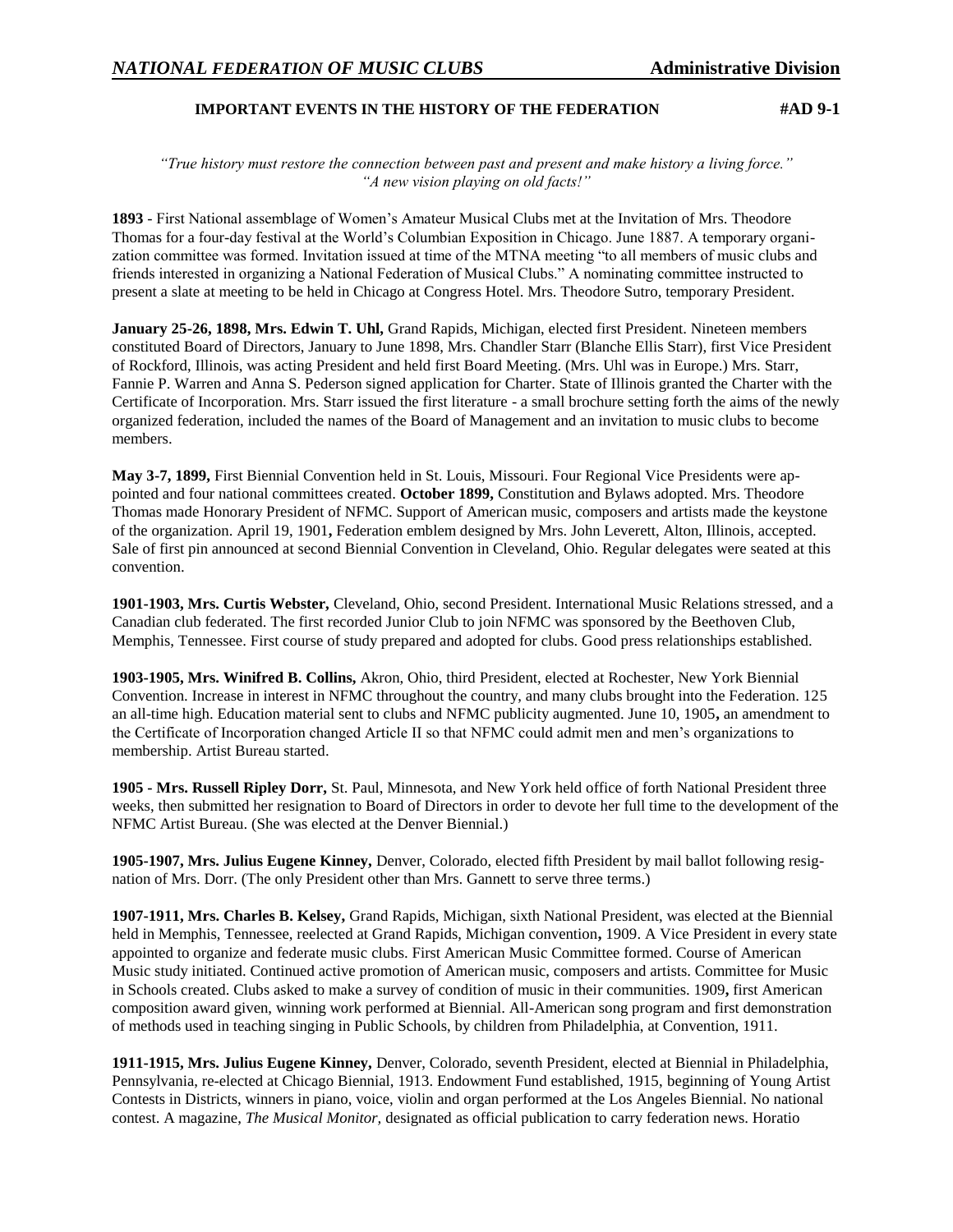Parker given \$10,000 for prize-winning opera in English, *Fairyland* which was performed by the American Opera Association in Los Angeles at convention.

**1915-1919 - Mrs. Albert J. Ochsner,** eighth President, Chicago, Illinois, elected at Los Angeles Biennial, 1915, reelected at Birmingham Convention, 1917**.** The first war president. NFMC contributed to recreation in camps and service clubs of soldiers and sailors through musical programs, records, phonographs, Community Sings, and sings in industrial plants. First Life Members enrolled **1916.** Individual State Federations organized, Wisconsin the first, twenty followed. State Federations were given privilege of adopting own Constitution and Bylaws. Artist and individual memberships endorsed as part of finance program. MacDowell League formed bringing many MacDowell Clubs into the Federation, which raised substantial sums of money for MacDowell Colony. 1919 - permanent amphitheater seats built and presented to Colony at the Peterboro, New Hampshire Biennial Convention.

**1919-1921 - Mrs. Frank A. Seiberling,** Akron, Ohio, elected ninth President at Peterboro, New Hampshire Biennial. Inauguration of Junior and Juvenile clubs as a department of NFMC. Grace Porterfield Polk of Florida first National Junior Counselor. Compilation of suggested guide for Junior clubs and course of study printed. Public School Music committee added to Education Department. Silver Jubilee Fund of \$8,000 raised for MacDowell Colony. Twenty-one new State Federations affiliated with NFMC. District President increased to fifteen. Member clubs grew from 400 to 1,000. The Seiberling home, famed Stan Hywet Hall, was scene of many National Board meetings over period of three administrations.

**1921-1925 - Mrs. John F. Lyons,** Fort Worth, Texas, elected tenth President at Tri-Cities Biennial**,** 1921**,** re-elected at National Convention at Asheville, North Carolina, 1923. June 6, 1921, Amendments to Certificate of Incorporation granted. The name of Corporation is "National Federation of Music Clubs." Federation *Official Bulletin* first published, 1922**.** First four books of the Study Course made available. 50-50 plan proposed for promoting American artists' concerts, following club survey. 1922, book published, *History and Outlook* of the Junior Department of NFMC by C. M. Tremaine of the National Bureau for the Advancement of Music. Junior pins made, based on design of Senior emblem, by C. M. Tremaine. Mrs. William John Hall, National Chairman of Junior Department. 1923 (June 15), Past Presidents Assembly founded at Asheville Biennial Convention. 123 signed the Charter. The PPA pledged to donate at least \$1500 biennially with donors of cash prized in perpetuity. Custodian of Insignia appointed. 1924, the first National Music Week endorsed and observed. Extension Chart introduced and first Extension prize offered. Printed *A Study Course in Music Understanding* Fundamentals of Music by Gehrkens. Mrs. Lyons was an outstanding impresario in Fort Worth, Texas until the time of her death in 1958.

**1925-1929 - Mrs. Edgar Stillman Kelley,** Oxford, Ohio elected eleventh President at the Portland, Oregon Biennial Convention, re-elected in Chicago, **1927. 1926,** Dr. Walter Damrosch accepted the appointment of Honorary Chairman of Junior Division. First Junior Contest Bulletin printed under counselor ship of Julia Williams. The *Children's Crusade* organized to raise funds for MacDowell Memorial. 1927, Blue Book of PPA published by Mrs. William Arms Fisher, founder and chairman. National Council of District and State Presidents organized. Junior Bulletin and Church Music Bulletin inaugurated. \$10,000 raised and presented to Mrs. Edward MacDowell at Chicago Biennial, 1927. Department of Religious Education established. The Better Musicianship League officially recognized in the Junior Division, and Standing Committee for the division approved. Printed *Musical Ritual for Clubs,* compiled by Mrs. Frank A. Seiberling for Chicago Convention. *Federation Hymn* sung there for first time (words by Irena Foreman Williams; arranged by Peter C. Lutkin; *Cologne).* 1928, Hymn Playing contest for Juniors begun and a bulletin of rules issued. First official Junior song adopted (words by Mrs. Abbie L. Snoddy, music by Mrs. A. H. Hamilton of Missouri). First National Federation Directories published.

**1929-1933 - Mrs. Elmer James Ottoway,** Port Huron, Michigan, elected twelfth President at Biennial Convention in Boston, Massachusetts, re-elected at San Francisco Convention in 1931. 1930, the three official organs of NFMC, *The Bulletin, Church Music Bulletin* and *Junior Bulletin* combined into one publication, *Music Clubs Magazine.* Coalition of Federation Young Artists contest with Schubert Memorial. 1931, first complete National Biennial program given by Juniors at San Francisco Convention 1932, Junior Pledge written by Julia Williams, National Junior Counselor. John Powell of Virginia commissioned to write an American Symphony. (Premiere performance of this given in Detroit, 1947.) May 1932, a week of George Washington Bicentennial programs was presented in Constitutional Hall, Washington, D.C. College Music especially emphasized through survey made for NFMC by Carnegie Foundation and Association of American Colleges on college music courses for the general student, resulting in book by Randall Thompson. 1933, *Booklet of American Composers* compiled and edited by Annabel Morris Buchanan, first Junior Organization Folder compiled by Julia Fuqua Ober, National Junior Counselor.

**1933-1937 - Mrs. John Alexander Jardine,** Fargo, North Dakota, elected thirteenth President, May 1933 in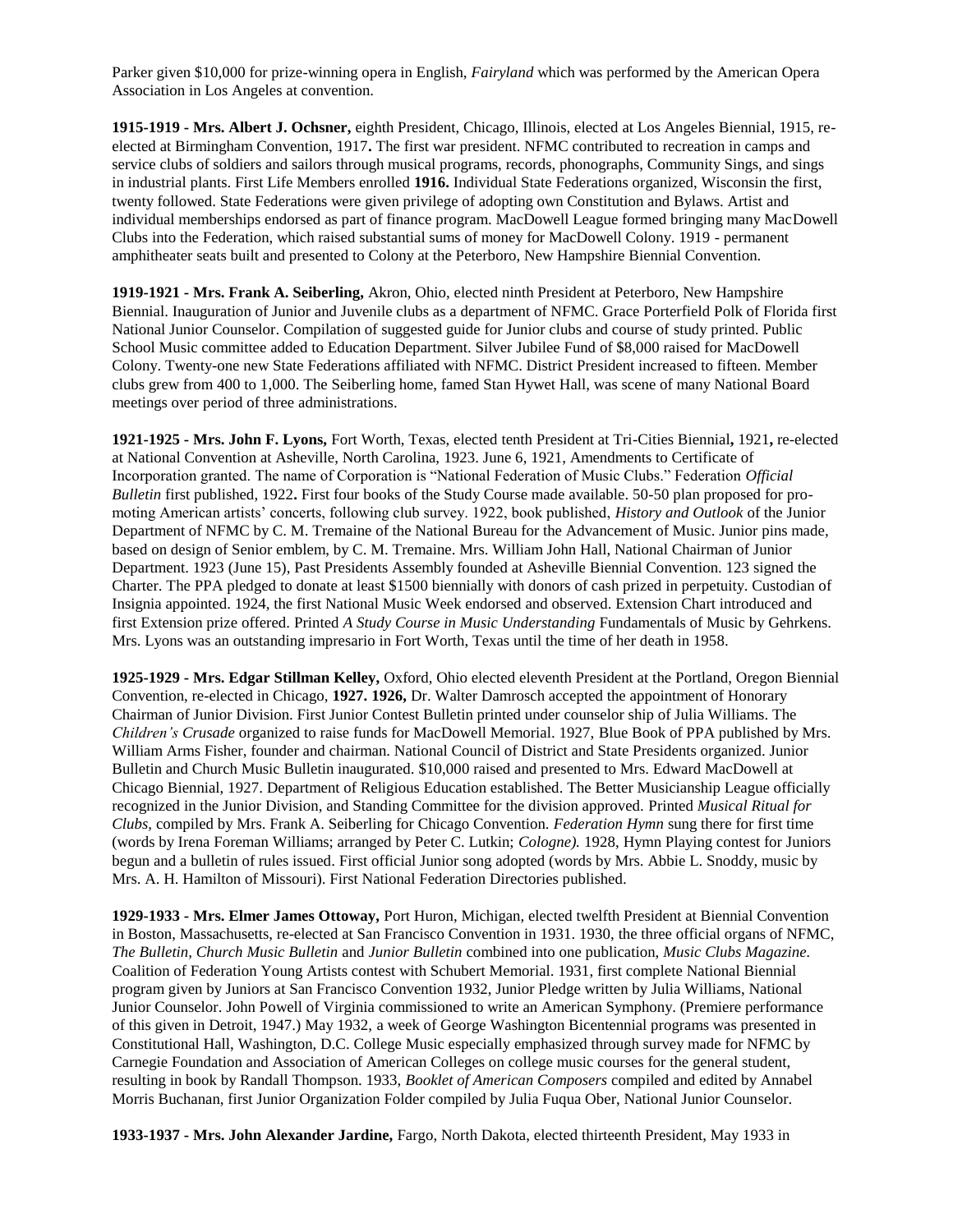Minneapolis, Minnesota, re-elected in 1935 in Philadelphia Biennial Convention. 1934, MacDowell Junior Fellowship Fund started to finance an American Artist at Peterboro. Student Division created. Young Artists Placement Bureau established. Folk Music contest conducted. New system of business administration started in national treasurer's office. *Music Clubs Magazine* office expanded in Ithaca, New York, Hazel Weaver, Managing Editor. (This included Publications). Paid Publicity Director secured for the first time. Helen Havener, New York City. 1935, proceeds from sale of gavels made from wood of trees at MacDowell Colony went towards fund for care of Edward MacDowell's grave. *State Federation Opera* for the people and by the people was a special project. 1937, first Massed Youth Orchestra heard at Biennial Convention in Indianapolis, arranged by Julia Fuqua Ober, Fabian Sevitsky, conductor. Mrs. Jardine continued her service to NFMC, after her presidency, in the Finance Department.

**1937-1941 - Mrs. Vincent Hilles Ober (Julia Fuqua Ober),** Norfolk, Virginia, elected fourteenth President at the Biennial Convention at Indianapolis, Indiana, and re-elected at Baltimore, Maryland Convention in 1939. 1937**,** official title for Junior Contests changed to Competitive Festivals with adjudication by one or three judges, and rating system adopted. Past Presidents Assembly pin approved and placed under aegis of Insignia Committee. 1938, organization of all missing State Federations to complete entire Roster of NFMC. Legal representative appointed, with address in Chicago to comply with NFMC Charter. Junior and Student Collects written. Junior Collect set to music. A Western conference in Oregon attended by members from nine states. Established Edgar Stillman-Kelley Scholarship Fund for talented but needy Juniors. Auditions held. First award winner, David Smith, pianist. Composition Contests revived with no cash awards but premiere performances secured, two of major importance. National PPA Charter designed by Mrs. A. A. Coult. New Constitution and Bylaws written. National Music Council founded by Julia Ober. (Organization completed in 1939.) Completion of \$3,000 Fellowship Fund at Peterboro and \$500 to grave fund. 1939, services of professional Parliamentarian engaged. *Junior Bulletin* changed to *Junior Magazine.* Junior Hymn adopted. China's Children Fund new Junior project. Reorganized Department of Music in Religious Education to include advisory committee of specialists and presentation of a Sacred Music Festival and pageant, 550 participants, at Baltimore Convention. National Chorus (adults and children) in all American program at Biennial. 1,000 adults registered. Combined symphony orchestra and ballet pageant given. Presentation of Young Artist winners throughout two Biennials, 1939 and 1941. Two new awards secured for Young Artist, Community Concert Tour, and Firestone Radio Orchestra. Federation Day at World's Fair, New York City. **1940 -** Membership and Educational surveys conducted. Tour for Samuel Sorin, Young Artist Winner financed by ASCAP in cooperation with NFMC, 73 concerts. NAACC premier performances of NFMC winning compositions, also Columbia and NBC. Six weeks network broadcasts given by each. Performance of Edgar Stillman-Kelley's *Pilgrim's Progress* sponsored in New York City as benefit for Kelley Scholarship with Vice President from each. Plaques presented to musicians in films for outstanding service in music field - nine classifications. National Male Chorus at Biennial Convention. Final recommendation made June 1941 that NFMC establish a Defense Committee (later renamed War Service). First Chairman, organizer was Julia Ober.

**1941-1947 - Mrs. Guy Patterson Gannett,** Portland, Maine, elected fifteenth President at Biennial Convention at Los Angeles. Because it was war-time, NFMC could not hold conventions in 1943 or 1945. Mrs. Gannett therefore served three terms. 1941, War Service Committee work carried forward with Julia Ober, who served as Chairman for many months. Established the five ports with Chairmen in charge and with whom contacts were retained until War Service ended. Ada Holding Miller succeeded Mrs. Ober for remainder of war. Over \$100,000 was raised and more than 2,500,000 articles of musical equipment, records and music distributed to American Armed Forces at home and abroad. Later, Hospital ships and trains were equipped with musical units, records and phonographs. Army and Navy Chaplains given recordings of Church services. Gifts of music, orchestral parts and instruments for orchestras overseas became a Federation project. 1942, *Know Your American Music* book compiled and edited by Martha Caroline Galt. World premier of two winning American compositions broadcast over four major networks during National Music Week. American Music Center started by Mrs. Gannett. Important contacts made with South American musicians, artists, and composers. Great *Festival of the Air* coast to coast, in cooperation with four major radio networks, held in place of 1943 Convention. 1944**,** first Federation Weekend started at Chautauqua, New York by Mrs. Charles Pascoe. White Breakfast and service originated by Marie Morrisey Keith. Edward MacDowell promoted for Hall of Fame, New York University. Restoration of Nathaniel Hawthorne's home, "The Little Red House," at Tanglewood, new project. 1945, regional conferences held in different parts of United States in lieu of National Convention. Music in Hospitals established, Ruth Bradley, first Chairman; Ada Holding Miller, Second. 1946, first Student Musicians' Contest. Scholarship program begun at Summer Camps. Foundation for the Advancement of Music established with the \$10,000 left from War Service Fund as basis. Anne Gannett Fund placed within Foundation Fund to provide scholarships for talented Veterans. Check for \$10,000 presented to Mrs. Gannett by Mrs. Miller at Atlanta Board Meeting. 1947, new Bylaws written and accepted, and dues raised from twenty cents to fifty cents per capita, at National Convention in Detroit. NFMC administered the Paul LaValle contest (\$1,500), Donald Gramm, winner. The three NFMC Regions were expanded to four, dividing the Eastern Region into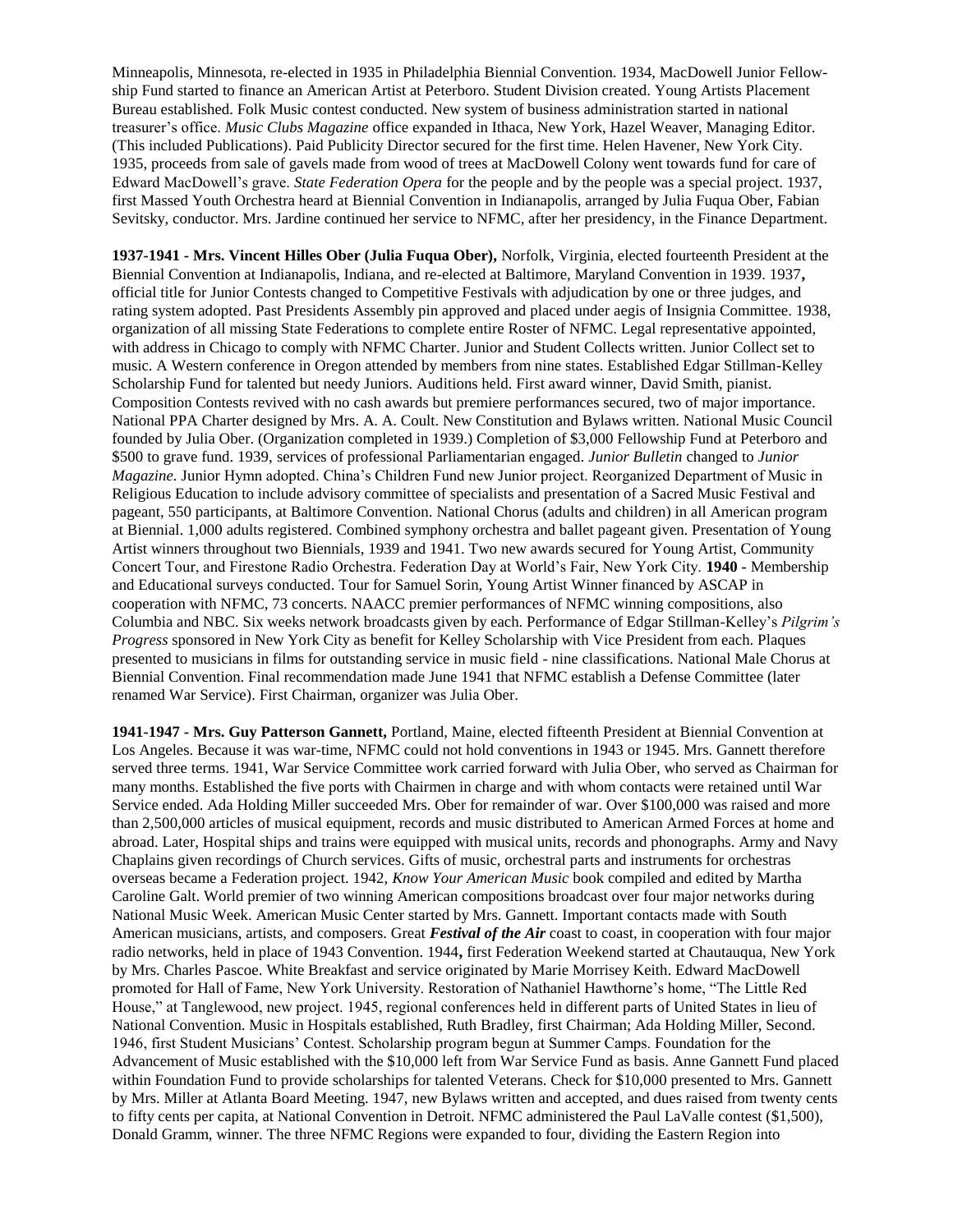Northeastern and Southeastern. The Detroit Biennial was a gala one at which much American music, many Young Artist winners, and the premier of John Powell's commissioned work were presented. After her term of office, Mrs. Gannett continued to serve NFMC as Chairman of International Music Relations.

**1947-1951 - Mrs. Royden James Keith,** Chicago, Illinois, elected sixteenth President at Detroit National Convention, re-elected at Dallas, Texas Biennial in 1949. NFMC accredited to the United Nations, Mrs. Edwin Sullivan officially appointed Observer. 1948, Hymn of the Month inaugurated. The Westminster Choir, John Finley Williamson, director, made recordings of the first nine Hymns of the Month, Mrs. Keith as narrator. These were put on sale and sets of allbums were placed in Veterans' Hospitals as gifts of the Federation. UNESCO Musical Care package promoted. Headquarters moved from Ithaca, New York to New York City so that all NFMC business and services might be centralized there. Final indebtedness for "Little Red House" wiped out and dedication of it at Tanglewood held July 24, 1948. Canada forms a Federation of Music Clubs with assistance from NFMC. Format of *Music Clubs Magazine* changed. Citations Committee established. Poster Stamp commemorating fiftieth anniversary of founding of NFMC. New concentrated drive for MacDowell for Hall of Fame. 1949, first nationwide telephonic meeting of Nominating Committee held, and also of Executive Committee. First Coordinator of Departmental Activities elected, Mrs. Ronald Dougan, who compiled and edited the first State President's Manual.

At the time of the Dallas Biennial in 1949, the entire convention body was saddened by the sudden death of Mrs. Edgar Stillman Kelley, the eleventh President of NFMC, when it was announced on Sunday morning at the White Breakfast. Mrs. Kelley had given an inspiring talk to the Juniors on Saturday.

**1950,** inaugurated radio campaign for more broadcasts of fine music. Pre-Christmas Network broadcasts held nationwide. First President's Citation given Philip Maxwell, Chicago, Illinois, in recognition of his instituting the Chicagoland Music Festival, and his promotion of talented musical youth. "Grass Roots Opera" adopted as regular project. Organ category added to Young Artist Auditions. Inter-American Conference sponsored by NFMC in Miami, Florida. Representatives sent to"Jeunesses Musicales" in France, both 1949 and 1950. Substantial monetary gift from ASCAP. 1951, NFMC Handbook compiled and edited by Mrs. Charles Pascoe. First NFMC Citation given to the Standard Oil Company of Southern California, recognizing fine quality of musical programs broadcast to school children. First Music Therapy Scholarship awarded to Alan Toedter at Salt Lake City Biennial. International Music Relations expanded to full Department. Scholarships augmented, and a "Roving" Scholarship created. Great gains in Membership Extension made - more than 1175 new and reinstated clubs added. Mrs. Maurice Honigman, Extension Chairman. Clubs added from Alaska, Mexico and the Philipines. Much historical data placed in Library of Congress Archives as part of Golden Jubilee celebration. Mrs. Keith continued to serve NFMC after her administration, as Chairman of the Finance Department.

**1951-1955 - Mrs. Ada Holding Miller,** Providence, Rhode Island, elected seventeenth President at the Salt Lake City Biennial Convention, re-elected in 1953 at New York City National Convention. Established the President's Promotion Fund through initial \$10,000 annual ASCAP gift. Strong support of the Kefauver-Celler Bill to repeal the 1909 Copyright Law which exempted owners of coin-operated machines from paying royalties to composer for public performance of their work, for profit. 1952, Young Composers' Contest raised from \$300 to \$500. Student Division Handbook published, edited by Mrs. Floride Cox. Honorarium for National Vice President raised, and Regional Vice Presidents' travel allowance established. Marie Morrisey Keith Scholarship in Student Division (\$500) created. Mrs. Edward MacDowell administered by NFMC in New York brought \$40,000, \$12,000 of which were contributed by NFMC members. "Operation Zero Hour" radio survey and implementation throughout the nation for "Good Music Through the Night," Mrs. R. A. Dougan, Chairman. First appointment of Summer Scholarship Committee. Chautauqua, Interlochen and Transylvania declared as permanent Summer Camps for NFMC endorsement and support. 1953, Grass Roots Opera Company, A. J. Fletcher, Chairman and Director, sponsored. *First Model Yearbook* printed, Myra Brewster, Editor. "Youth Brings You Music" weekly broadcasts for a year on NBC network, featuring talent from each State Federation, sponsored, Mrs. Dougan, Chairman. 1954, endorsed Contemporary Music Congress at Pittsburgh and sent one young composer from each of the four regions. Summer scholarships established for Berkshire and Aspen Music Centers. Managerial contract added to Young Artist Auditions award. Steinway Centennial Award for Piano sponsored, Miss Ruth Ferry, Chairman (\$2,000 award), John Browning, winner. Parade of American Music inaugurated, month of February chosen. Senior and Junior magazines separated, the latter name *Junior Keynotes,* Phyllis Lations Hanson, continuing editor. Kreisler Birthday Fund Music Camp cooperation. New Junior Handbook and second Master Yearbook printed. NFMC lodge built at National Music Camp. Compilation of Program of American Music for club aid, in booklet form, with American Music Center, New York City. 1954-1955, new drive for MacDowell for the Hall of Fame. 1955, first Parade of American Music held, report given at Miami Convention. Mrs. Miller served as American Music Chairman, 1955- 1959. After completing her term of office, Music for the Blind endorsed. Lauritz Melchoir performance contest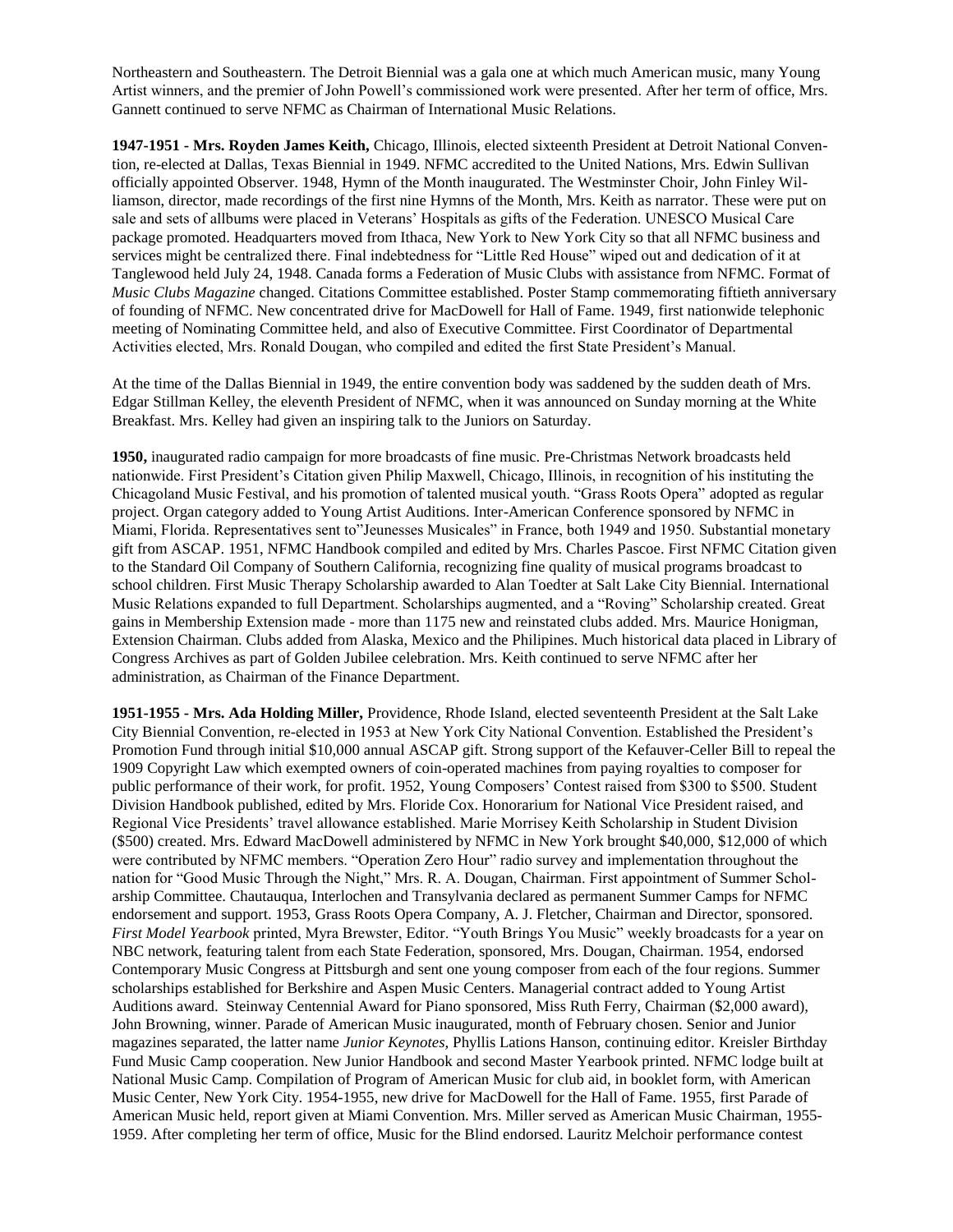administered. Highlights of 1953 Biennial: performance of *Carmen* at Metropolitan Opera House to benefit Young Artist Reserve Fund; Celebrities Luncheon; daily programs of All-American music by leading artists. Of the 1955 Biennial: premiere of Paul Creston's commissioned orchestral work, *Dance Overture*, Junior Opera Guild performance of *Barber of Seville* in English; "Jeanie" Ball held in Miami instead of White Springs.

**1955-1959, Mrs. Ronald Arthur Dougan,** Beloit, Wisconsin, elected eighteenth President at Miami Biennial, reelected at Columbus Convention. VP National Music Council and member UNESCO. Created Crusade for Strings to counteract profound dearth of strings in USA, Dr. Thor Johnson Chairman. Young Artists Auditions augmented to include both Man's and Woman's voice. Inaugurated Educational Workshops, stressing Orientation, Leadership, Evaluation. Continued all distinguished past projects. Furthered American Music making Parade annual event with February American Music Month. *Profiles of Contemporary American Composers* each issued magazine: \$1,000 annually to individual or ensemble promoting American Music most effectively abroad; continuously urged repeal of Juke Box Bill; made appearances before Congressional committees for this and for Charter for National Music Council. Bills passed were Charter for NMC, Cultural Arts Center in Washington, repeal of Cabaret Tax, 10% tax on musical instruments, Music postage bill and 10% admission tax. Held two-day press conference, Madison, Wisconsin, with John Tasker Howard, University of Wisconsin, and WHA Radio cooperation; strong endorsements for MacDowell to Hall of Fame, \$1,000 annually to Colony. One hundred Federation members attended Barber-Menotti opera *Vanessa at Metropolitan*; celebrated Ganz's 80th birthday; with ASCAP honored Handy at Waldorf; commissioned Peter Mennin, "*Canto for Orchestra"* premiered at Columbus Biennial; commissioned Luckas Foss who improvised the first exciting "Classical Jam Session" San Diego Convention. President made bi-monthly trips to New York for conferences with Headquarters staff, ASCAP, AMC, Magazine, NMC, etc. Received \$10,000 annually from ASCAP to promotion American Music; raised Opera committee to full department. President appointed to executive Music Committee, People to People program, by President Eisenhower, also Auditorium Commission; Publications: *Folk Music Bibliography; Let's Have a Folk Festival;* two brochures, *American Music for Program Planning,* also *Orientation;* Publicity: Music on Recordings, etc. Sent hundreds of music records to South America; 8,910 pieces of music sent to fifteen countries abroad with numerous musical instruments and volumes. Stressed Sacred Music; appointed first Chaplain. Enlarged many existing scholarships and established new Summer Weekends: Inspiration Point, Rocky Ridge, Meadowmount, Peninsula Music Festival. Gave annual string scholarships to Kneisel Hall; annual Opera Scholarship, Ogleby Park, created Scholarship Board and Artist Presentation Committee. Hosted Munster Choir, West Germany, American Tour. Held two-day seminar on Music Therapy, MacMurray College, Dr. Gaston, leader, 14 states represented. Memorial Fund originated. First National Folk Music Archivist appointed; Folk Archives established, Library of Congress. First brochure listing all NFMC scholarships disseminated. Observer to United Nations, Sullivan, promoted to Representative, NFMC only cultural organization so honored. Gave Julia Ober citation as founder National Music Council. National Music Week sponsored for first time by NFMC and National Music Conference, 1958. 1959, NFMC took sole responsibility and NMW became solvent under two-year chairmanship of Mrs. Dougan. NFMC received many thousands in contributions. Donors and amounts available from treasurer. Visited 48 states, all summer camps and weekends. Revised National Bylaws, raised dues, arranged for all minutes to be recorded on file. Received many honors, including Doctor of Music, MacMurray College; Citation, University of Wisconsin; Governors Awards, etc.

**1959-1963 - Mrs. C. Arthur Bullock,** Canton, Pennsylvania, pronounced her objective to be "A Greater Musical America," She ably directed the growth of the Federation to harmonize with the scientific international age. Highlights of her administration include: Reorganization: Relocation of NFMC Headquarters from New York to Chicago and training new staff; new Departments and Committees - Music Service in the Community, Young Artists, Public Relations, Past Presidents Assembly, Leadership Training, Industrial Contacts, Legislation Policy and Action, Orientation and Club Evaluation, Office Committee, WNYC Broadcasts and World of Music. New Bylaws - Standing Rules which stipulated increased dues. Membership Extension: New clubs, organizations and six National Associations; representatives in Alaska, Hawaii, Puerto Rico and five other countries; states of Vermont and New Hampshire reinstated. Music Education: NFMC music building at Chatauqua was erected by Northeastern Region with rentals providing annual scholarships; Summer Centers increased from seven to eighteen; scholarships increased from 14 to 45; tuition ones from 10 to 18; awards increased from two to six; study grants two; Junior Festivals over 25,000 participants; new publications - 44 including Scholarship Chart and Parliamentary Procedure. Promotion of American Music: Composition: Contest of symphonic Works dedicated to United Nations - \$1,500 was awarded William Grant Still for *The Peaceful Land.* Commissions: *Reflections on Christmas,* Bethuel Gross; *Dance Overture,* Paul Creston. Premiere of symphonic work with choreography - *Sunday Sing Symphony,* Ray Green. Co-sponsorship of LP recording of symphonic works by five U. S. Women composers. Increased awards for Junior and Young Composers. American Music Performance: Parade of American Music - increased awards, radio and television programs and Governor's proclamations; salutes to American composers were published; monetary awards given for performance abroad; Orchestra of America, Richard Korn, musical director, saluted for Carnegie Hall series; co-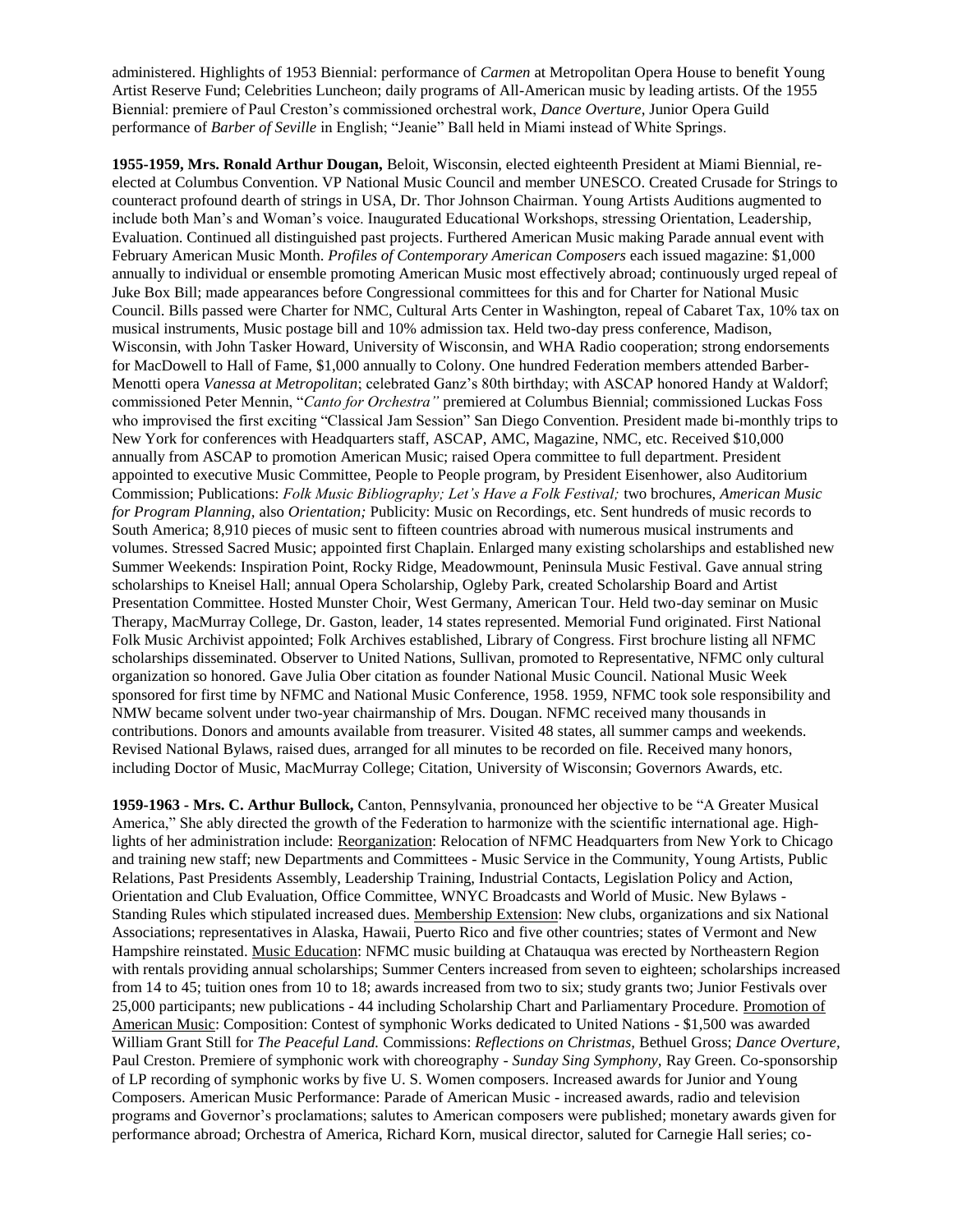sponsored Edward MacDowell's election to Hall of Fame. Promotion of American Artists: National Cultural Center - Kennedy Center for Performing Arts - through national promotion and fund raising for its establishment; Young Artist Awards raised from \$1,000 to \$1,500 with supplemental performance awards from three to twelve, Memorial Award and grants; Young Artist Presentation Service established; opera promotion-study, workshops, opera in English, Grass Roots Opera for schools and sound films distributed; Bimonthly WNYC Broadcasts. Use of Music as a Medium: For communication: International Relations and music distribution; accredited representation to United Nations and its agencies; participation in Voice of America, Hands Across the Seas broadcasts and People to People. For Human Welfare: Music Therapy - Federation initiated scholarships, awards, workshops, demonstrations, and promoted University accreditation in this field. Music Service in Hospitals, and attained accreditation with Veterans Administration. Sponsorship of National Music Week with Essay Contest Awards. Sacred and Choral Music. For Public Relations: Citations for distinguished service to the cultural, musical and artistic life of the Nation - 24 awards granted. Official Federation Days at Summer Centers increased from five to 14. Federation extended special services to 26 organizations; was allied with 12; and received five National Awards. The President, Mrs. Bullock was accorded many honors, among them two National Annual Music Therapy Scholarships in her name. These were in recognition of her distinguished service to the musical life of the Nation, her service to humanity, generous contributions of time and talent as a cultural and civic leader. She served officially in twenty-three organizations. There were over twenty "firsts" in her administration. "A Greater Musical America" portrays the hallmark of the Bullock administration.

**1963-1967 - Mrs. Clifton J. Muir,** Coral Gables, Florida, twentieth President, was elected at the 1963 Biennial Convention, Pittsburgh, Pennsylvania; re-elected at the 1965 Convention in Miami Beach, Florida. Major emphasis of her administration were "Music for All Youth," and "Music is for Everyone." Scholarships to summer music centers increased, adding those contributed by the Reader's Digest Foundation, offered at National Music Camp (Interlochen, Michigan); New School of Music, and Manhattan School of Music (New York). Official Gold Cups, optional plan in Junior Festivals awards, were made available at NFMC Headquarters. For the first time, *Junior Keynotes* subscriptions surpassed 7,000. Published Student Handbook. During 1963 Fall Session, Washington, D.C., that year's Young Artist winners were presented in concert in the East Room of the White House. Recorded by the White House Communications Agency, a tape was placed in NFMC's permanent files. Elaine Skorodin, 1963 winner (violin), was presented in a concert tour of Japan under the aegis of the People-to-People Music Committee, United States Information Agency, and NFMC's Young Artist Chairman, Miss Ada Honderick. Four Young Artist entrants declared winners at the 1965 Biennial Convention, Miami Beach, Florida. As an award from NFMC, Marilyn Wojcik appeared in concert at the Alaska music Festival. Louis Sudler, Harry Salter and Lawrence Welk made significant contribution to NFMC's Young Artist and Scholarship funds. The Louise S. Oberne Memorial Fund for scholarships was established through a \$10,000 bequest to NFMC from Mrs. Oberne. Emphasis on Extension brought marked increase in Individual Memberships. Clubs were organized in Vermont. Efforts made toward a State Federation in Nevada. United States Youth Symphony became an Affiliate organization. NFMC published suggested format for adult club yearbooks, listing selected Courses of Study. Orientation brochure and Leadership Training brochure were revised. Chamber Operas for Grass Roots Production (Barre Hill) published. Adult Non-Professional Composers Contest inaugurated. Cash awards contributed by Mrs. Robert W. Roberts. Mrs. Muir represented NFMC at the ground breaking ceremonies of the John F. Kennedy Center for the Performing Arts, Washington, D.C. NFMC contributed \$7,010 toward the Center. Established annual Founders Day observance (January). First edition of *Who's Who in NFMC* published. Official magazine's original title *Music Clubs Magazine* restored; temporary title *Showcase* discarded. Bronze bust of Edward MacDowell installed in Hall of Fame, New York University. A major project of NFMC, it was presented in formal ceremonies by Mrs. Muir. Historian prepared 52 publicity scrapbooks for microfilming. The United States Army Music Program joined NFMC's Parade of American Music, presenting programs throughout the world. Substantial gifts from ASCAP and BMI assisted in the promotion of American Music and observance of National Music Week. Contributions from other organizations and firms assisted in the annual observance of the latter. The Guy Maier Association Scholarship for the Blind was awarded. The 34th Biennial Convention in New York (1967) was saddened by the serious illness of the National President. The First Vice President, Mrs. Maurice Honigman, presided in her absence. Mrs. Muir's death occurred early in 1968.

**1967-1971 - Mrs. Maurice Honigman,** Gastonia, North Carolina, elected twenty-first President, New York Biennial Convention, April 1967. Re-elected Albuquerque Biennial Convention, April 1969. Fall Sessions held in St. Louis, Cleveland, Charlotte, Detroit and final convention in New Orleans. Established first International Exchange Awards Program - students, England and Spain. Biennial Awards, \$2,500. All NFMC past projects continued and enlarged, financial assistance American Society of Composers, Authors and Publishers, Broadcast Music, Inc., and National Music Publishers Association, and new and greatly expanded projects inaugurated. First annual Summer Music Festival Award, \$500, established for the most creditable American Music Program. Appointed first chairman of American Women Composers. Three awards \$1,000 each. First cash awards established in Strings for Student and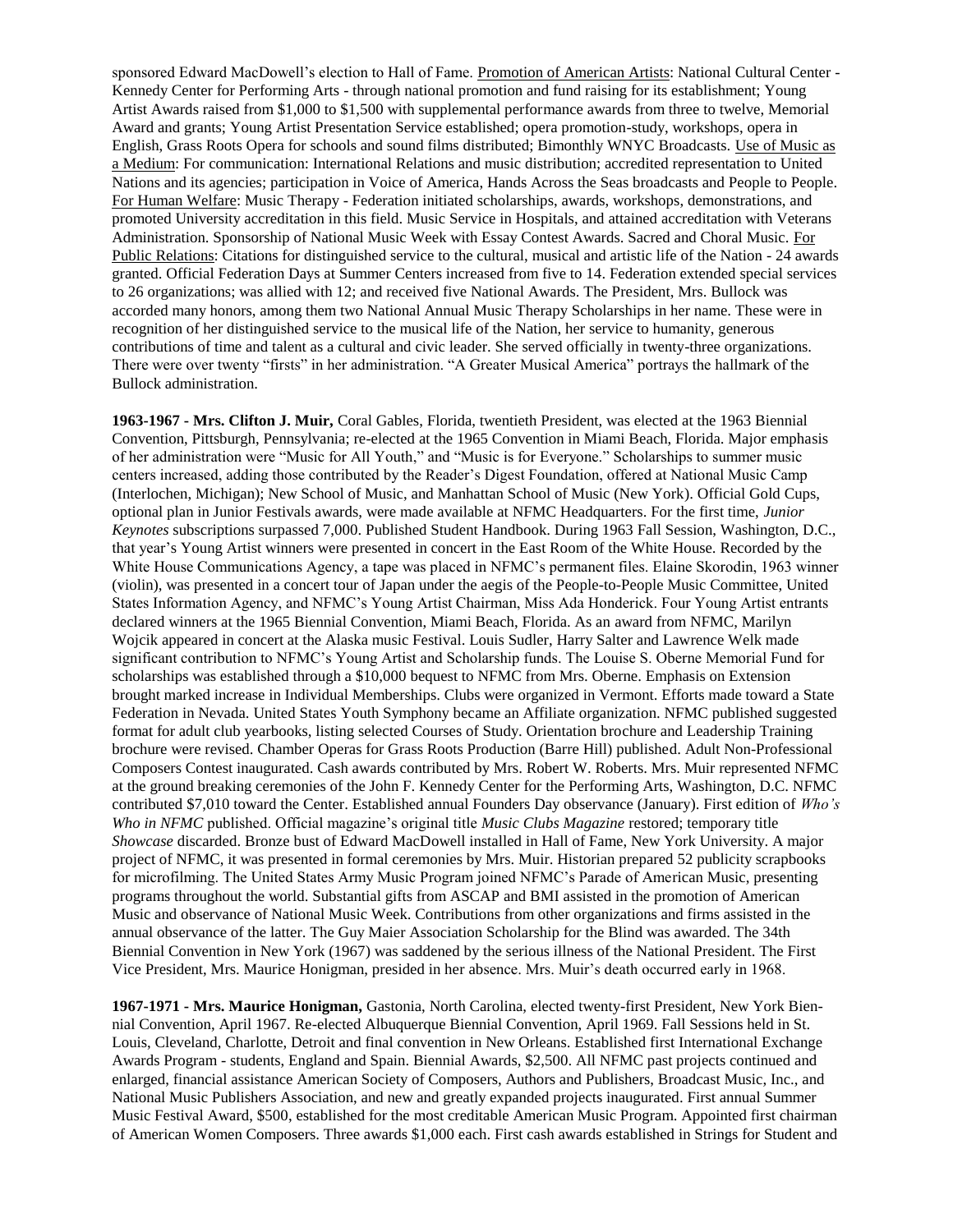Junior Divisions. Distinguished Service Award presented to NFMC by American String Teachers Association for excellence in promotion and performance of strings. President accepted for NFMC special citation from Veterans Administration at special ceremony in Washington for 25 years of dedicated service for disabled veterans in hospitals of nation. Program of awards for youth by volunteers in the VAVS inaugurated. Improvisation program inaugurated in Junior Division. Dance Department completely reactivated in Junior and Student Divisions. Cash awards presented for the first time. People to People tour of Japan and Korea given to Esther Hinds, lyric soprano, NFMC Artist Winner. International Music Relations Department: gift of \$600 piano to Heavenly Lights School. Musical instruments and sheet music sent to Israel, South Africa and Korea. *Invocation* by Julia Smith and *Bless Us O God* by Glad Robinson Youse adopted as official NFMC Invocation and Benediction. Music for the Blind Department established with scholarships and cash awards given for performance, and in composition for all three divisions. First Printing chairman appointed. Two additional Music in Hospitals Scholarships established - \$250 each. Mr. C. J. Muir presented \$10,000 to establish a biennial scholarship to honor his wife, Irene Muir, Past National President. First Directory of American Women Composers. Cavalcade for Creative Youth - Junior and Student Division - cash awards. Historic undertaking was a nationwide effort to secure a Congressional Charter. Senator Sam J. Ervin, Jr., introduced first bill in Senate. President served as chairman. Received offer of land at Wolf Trap Farm for the Performing Arts to erect Headquarters building jointly with American Symphony Orchestra League. Board of Directors approved. President appointed an investigatory committee and later a fund-raising event to solicit "Grand Builders" donors of \$1,000 and "Master Builders" \$5,000 donors. President elected chairman of Building Project with golden spades presented to each donor of \$10 or more. President raised over \$125,000 before her term as President ended. October 8, 1970 ground breaking ceremonies at Symphony Hill, Vienna, Virginia. Concert, East Room, White House, four NFMC 1969 Artist Winners. Reception, Mrs. Richard M. Nixon, wife of President of the United States, hostess. President represented NFMC and National Music Council at the Sixth International Music Congress attended by representatives from fifty countries in New York City and Washington.

**1971-1975 - Dr. Merle Montgomery,** New York, New York, was elected the twenty-second President at the 36th Biennial Convention in New Orleans in 1971 and re-elected during the Diamond Jubilee Convention in Atlantic City in 1973. Hosts for the Fall Sessions were Wyoming 1971, Arkansas 1972, Wisconsin 1973, North Dakota 1974. Georgia was host for the final Convention in 1975. All National projects already in force were continued. Among the new projects initiated during her regime were: · The People-to-People trip to Belgium, England, Russia and France, the first ever scheduled by musicians. · The buying and sending 2,000 records to 72 radio stations after those stations had promised to broadcast the two 13 weeks programs that had been compiled (one of American women's compositions exclusively; the other by American men and women composers). · The trip to Israel, Cyprus and Greece which sponsored the first Federatin groups to give concerts in a foreign land. · The first NFMC Artist to tour Africa under U.S. State Department auspices. · Recruiting Federation students from thirty or more states to perform in the first Wolf Trapp Performing Arts Orchestra. · Three Tully Hall concerts that presented two Artist Winners and a Foreign Artist, the latter for the benefit of NFMC International activities. · A recording of works by four American Women (with the National Council of Women and the Ford Foundation). · Two fund-raising plans: the Two-Year Calendar and the Founders Day Pennies. · The celebration of three important birthdays: NFMC's 75th, National Music Week's 50th, and Parade of American Music's 20th. · Plans for the bicentennial Parade of American Music were completed and approved; the President had been promised a grant of \$200,000 from Exxon. She had already scheduled 52 concerts in the Kennedy Center and 13-week series of radio programs featuring the music by state composers and had approved 200 plaques honoring American musicians to be installed nationwide. Incidentally, NFMC received the official American Revolution Bicentennial Banner during the 1975 Convention. New Scholarships were the Comstock, Ellis, Freehoff and Wilkinson. Many new commissions and supplementary awards were given and innumerable gifts, including the Muir estate residual were received.

NFMC won its first Freedom Foundation Medal; helped to put John Philip Sousa into the Hall of Fame; presented Van Cliburn in concert; held a benefit for one Past National President's Fund and suggested that the endowments for all living Past National Presidents should be completed during their lifetime. It was through this President's efforts that a Finnish student utilized the Koussevitzky studio near Tanglewood and a subsidy was obtained to reprint *The Record,* the account of NFMC's initial meeting. When the four years were over, the President had been in each of the 50 states, toured the Northeastern Region and gone to the Bahamas and Hawaii with the Southeastern Region in addition to the foreign missions. She had also attended each meeting of the National Music Council and written literally thousands of notes from sea to shining sea. Best of all, perhaps, membership had increased!

**1975-1979 - Mrs. Frank A. Vought,** Baton Rouge, Louisiana, NFMC's twenty-third President, elected 1975 Biennial Convention, re-elected 1977. Served through April 30, 1979. Coinciding with the close of USA's second century and the beginning of its third, administration heights include: · Strong emphasis: "Century Three, USA - All New Era for the Arts." · Culmination of nationwide Bicentennial Parade of American Music (1975-1976),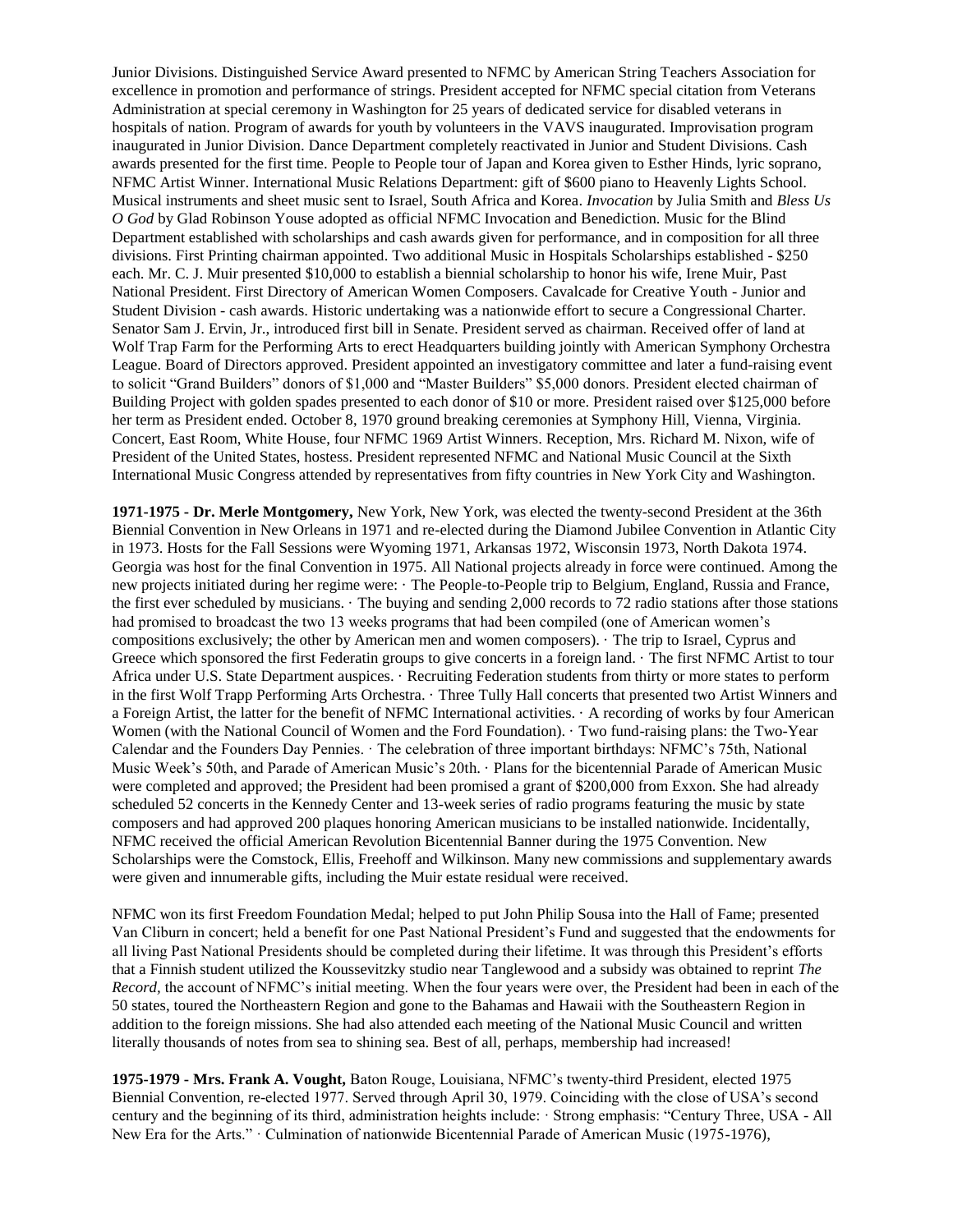administered by NFMC. · Participation in International Decade of Women, beginning 1975. · Sponsored two outstanding productions in New York at Columbia University - concert featuring distinguished women composers, conductors, performers and the University Orchestra. · Hunter College Playhouse, a triple bill, one-act operas by women composers, presented by professional casts and the New Amsterdam Symphony Orchestra, two consecutive dates. Open to public without charge. One performance especially for youth. Acclaimed by New York critics as "a landmark event," - "an historic innovation." · Commemorating NFMC's 80th anniversary (1978), commissioned two American composers to create works for small ensembles - Paul Turok's *Seven Lanier Poems* and Marga Richter's *Trio for Violin, Cello, and Piano.* Premiered at the 1979 Biennial Convention. · Authorized redaction by Roy Hamblin Johnson to bring John Powell's *Symphony in A* within modern concert performance time. (Symphony commissioned by NFMC, 1932, premiered 1947.) · Supported national Opera for Youth organization; contributed \$500 toward promotion. Many presentations by federated groups. · Contributions to "The Villages" (Kansas) for neglected youth, provided two pianos. · Completed endowments for scholarships honoring three Past National Presidents. · International Music Relations activities expanded. Aid to school in Haiti; library for the blind (Korea); and Israeli National Opera. · Crusade for Strings designated as separate department. Community Bands added to Music Service in the Community. Extension - over 2,000 new groups federated. Individual memberships soared. · 93 professional appearances for NFMC's Young Artists winners arranged by Chairman. · New legacies and gifts totaled over \$160,500 (Agnes Fowler legacy \$130,000). · Continuing support from ASCAP, BMI and NMPA. · New scholarships/awards established: a second Irene S. Muir Scholarship in Voice (\$1,000) thus providing one each in Man's and Woman's Voice; Muir Supplemental, Agnes Fowler Supplemental Awards (biennial Student Auditions; national winners, all classifications); John and Margaret Pierson Award (Junior Composition); Symphonic Composition Award of Lancaster (PA), Summer Arts Festival Orchestra; Thor Johnson Award (Chamber Music); Joseph Kaspar Scholarship (Violin); Music Therapy Scholarship (Mrs. Joseph Robertson); Elise Sweeney International Peace Award; Paul W. Benzinger Scholarships for the Blind; special Scholarship for the Blind (1979) in memory of Dr. Robert E. Menees; Agnes Fowler Supplemental Awards (\$1,000 each) to national winners, NFMC's YA Auditions. (On President Vought's recommendation (April 26, 1979) increased to \$3,000, effective 1981 auditions, bringing total YA Awards to \$5,000 each.) · In the closing months of this administration, climaxing a ten-year fund raising campaign, NFMC purchased historic Eden-Talbot House, Indianapolis, Indiana to become permanent National Headquarters. In Indianapolis, January 1979, President Vought signed the legal purchase agreement and made initial payment. On April 26, 1979, after Board and Convention action, she forwarded cash payment for the property. Transfer of ownership occurred early in the new administration.

**1979-1983, Mrs. Jack Christopher Ward,** Greenville, South Carolina, elected twenty-fourth President, April 30, 1979, Portland, Oregon, and re-elected April 25, 1981, Birmingham, Alabama. Her theme, "Serving Mankind Through Music" and her theme song, "When You Give of Yourself" by Stanley Adams (a first for NFMC presidents), have best portrayed this administration. Two weeks after her election on May 15, 1979, the Eden-Talbot Mansion, Indianapolis, Indiana, was deeded to NFMC. Restoration began. On October 19, 1980, the mansion was dedicated: "The Headquarters of the National Federation of Music Clubs." The Chicago office was moved to Indianapolis; a new office staff was hired and antiquated offices were modernized with new equipment. With the close of the administration the mansion was almost completely furnished. A Headquarters Endowment Fund was established (1981) for permanent maintenance of the headquarters, reaching more than \$152,000. · In 1982 a Congressional Charter for NFMC became a reality. After 12 years of working - only to have legislation introduced and "die" with the Congress each two years - this administration was successful. On August 9, 1982, President Reagan signed Public Law #97-231 granting a federal charter to NFMC, making it the third music organization in America to be so honored. Innovations: Created active Protocol Chairman; created Custodian of Flags; 1981 Birmingham Biennial, Young Artist awards of \$5,000 each given (a \$2,000 increase); ten Student awards of \$550 each given (a \$250 increase); 1982 - "first" NFMC Federation Weekend, Interlochen, Michigan; "first" Federation Weekend, Rocky Ridge, Colorado; "first" Central Regional meeting, Inspiration Point, Arkansas; "first" Past National President's Fund was fully endowed by the close of her administration (\$15,000). Newly Endowed Awards: Junior Division: Thelma Byrum Piano; four Wendell Irish Viola Awards; Olga Nelson Composition; Laura K. Wilson Composition. Student Division: Hazel Heffner Becchina, Voice; Janice Cleworth, Piano; Thor Johnson, Strings. Summer Scholarships: Eleanor Pascoe, Chautauqua; Gladys Coult, Sewanee. Young Artists: Lucile Parrish Ward, PNP, Piano; Claudette Sorel, Piano. American Music: Two American compositions commissioned: Piano duo, *Prelude and Dance,* Opus 120, Paul Creston, world premiered 1983 Columbus Biennial; and a piano concerto commission to John LaMontaine, date of world premiere, performing orchestra, and soloist to be announced; American Music Festival Chorus performed at each biennial convention; \$1,000 awarded to Marie Ridichiba to finance American music concert, Lincoln Center; Young Artist Brenda Rucker-Smith given Caribbean concert tour. Miscellaneous: · Mr. Louis Sudler (donor of YA Oratorio Award) elected to Honorary Membership. · At the invitation of Mrs. Ronald Reagan to this president, NFMC artists will appear in concert at the White House at a date to be announced, at which time the First Lady will accept a Presidential Citation from this administration. · Sales tax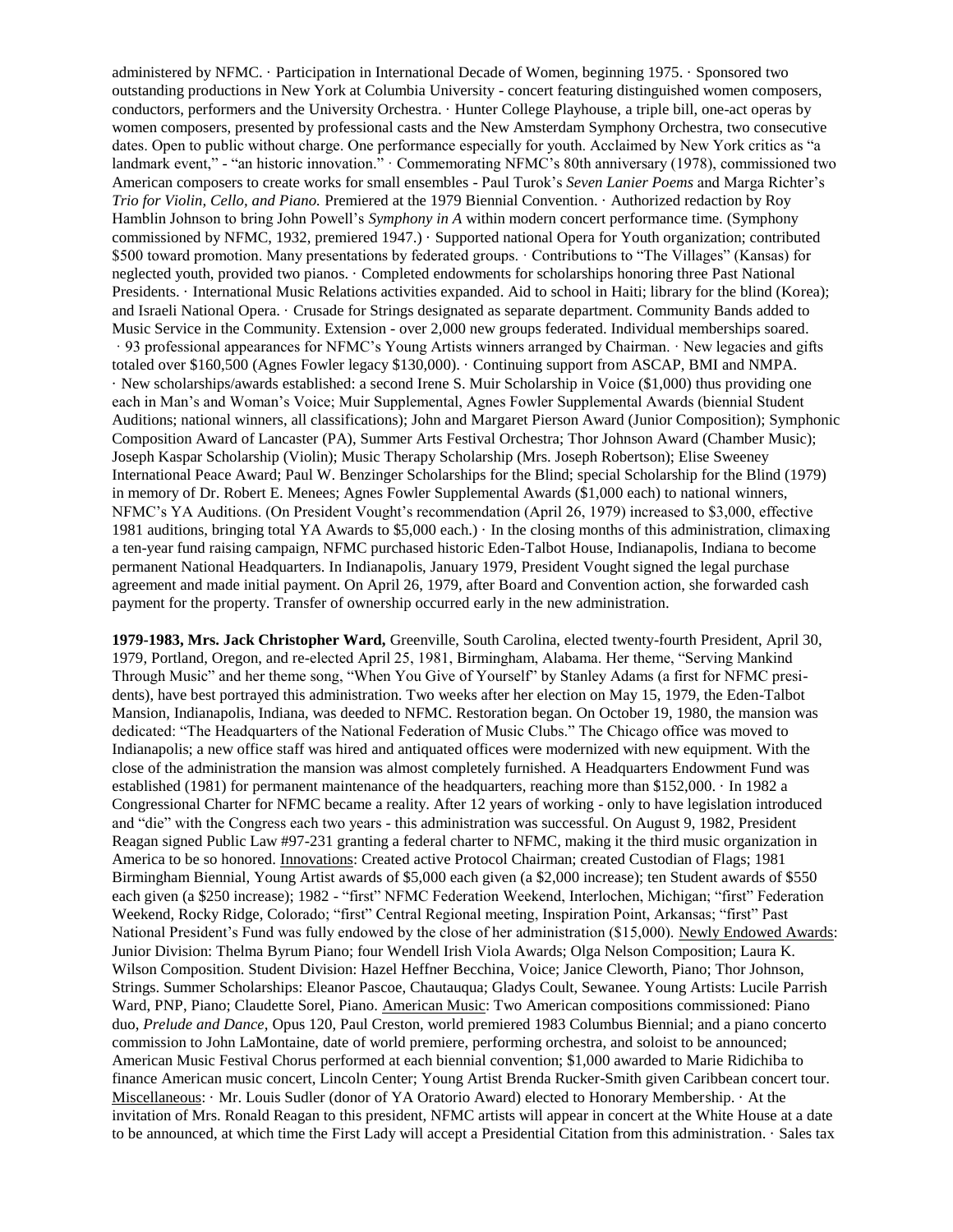exemption secured in Indiana. · Membership Extension and Junior Festivals reached all-time highs: 1,218 new and reinstated clubs (1981-1983); 66,717 entrants and 62,974 entries, Junior Festivals (1982-1983). · A careful administration and sound investments have enabled this administration to close with an increase in all funds, with a total cash increase of more than \$430,000.

**1983-1987 - Mrs. Dwight De Losse Smith Robinson,** Athens, Ohio and Springfield, Ohio, elected twenty-fifth President, April 25, 1983, Columbus, Ohio, and re-elected April 20, 1985, Wichita, Kansas. Her theme, "Looking to the Future - Our Talented Youth," became more than idle words. They represented four years of action focused on our talented youth who are the future of this Federation. Scholarship and Awards Program. An increasing number of gifts and bequests to the Federation for the establishment of scholarships and awards attest to an awareness and genuine interest of music lovers and friends throughout America for more opportunities to our talented youth through an increase in the Scholarship and Awards program. Those scholarships and awards which existed prior to this administration have been continued and many new programs augmented, including: Endowed Scholarships (\$10,000 gifts). · Young Artists: Samuel Sorin, Piano; Lily Peter, Strings. · Student: Virginia Peace Mackey, Woman's Voice; Dannie Lou Ellis, Piano (additional \$20,000 received from Mrs. Ellis 1987 Biennial); Vivian Menees Nelson, Handicapped; Ruth B. Robertson, Music Therapy. Additional Scholarships. Lawrence Foster, Memorial; W. Paul Benzinger, Blind (additional to original); Josephine Trott, Strings; Elizabeth Greiger Wiegand, Interfaith Music; Profession Rudolf R. A. Schramm, Parade of American Music; Dr. Merle Montgomery, Opera (New York Federation); Eleanor Anderson Lieber, Opera; Junior Scholarship for the Handicapped. Scholarship/Awards Program augmented further by the following bequests from estates: Dr. Alpha Corinne Mayfield, opera (\$10,000); Dr. Merle Montgomery, Foundation (\$1,089); Esther Linkins (\$1,000, May 1987); Grace Warner Gulesian (\$500); Myrtle Jones Steele (\$1,500); Hazel B. Morgan, Department of Education (\$2,000). Endowment Policies. · A minimum of \$5,000 (which may be accrued over a three year period) is required to endow a named scholarship/award/fellowship in the future. · The recipient of the award honoring Vera Wardner Dougan, Past National President, was changed and hereafter will be a \$1,500 biennial supplemental award to the violin winner in the Young Artist Auditions. Innovations. Gift of concert grand piano to the United Nations; Music of Poetry chairmanship; complimentary subscription/*Junior Keynotes*; Celebrity Dinner and Showcase - former NFMC Young Artist Winners; monetary awards - second place Young Artist Winners; *Protocol at a Glance; Book of Prayer/*second edition; International Youth Year project - A Tree for Every Youth; Hymn of the Month - 2 years, larger sized booklet. Gifts to NFMC.  $\cdot$ Ruth Beyer: all royalties from compositions of Emil Beyer. · All copyrights from Crusade for Strings Minuet - Elizabeth Wiegand. · Carl Edward Anderson: copyrights - 60 songs. Newly Endowed Awards. · Thelma A. Robinson Past National President Award - Ballet, Junior Division. · Thelma A. Robinson Young Orchestral Conductors Scholarship/Award (endowed by the Ohio Federation of Music Clubs, \$9,735). Opera Commissioned. · A children's opera, *The Minion and the Three Riddles* by composers Joseph Robinette and James R. Shaw, was commissioned by Mrs. Robinson with world premier performance at the 1987 Biennial Convention in Miami. · *The Collection of Art Songs* by Emil Beyer was dedicated to Mrs. Robinson by Ruth Beyer. *Crusade for Strings Minuet*  was dedicated to Mrs. Robinson by Elizabeth Wiegand, composer*.*

**1987-1991, Mrs. Glenn L. Brown,** Stanton, Texas, elected twenty-sixth President, April 30, 1987, Miami, Florida, and re-elected April 29, 1989, Fort Worth, Texas. Her theme "Impart the Gift of Music to All Ages" and her theme song "Climb Ev'ry Mountain," Rodgers and Hammerstein, set the tone for this strong administration. Fall sessions were held in Long Beach, California aboard the Queen Mary, Oklahoma City, Oklahoma, Minneapolis, Minnesota, Albuquerque, New Mexico. The Biennial conventions were held in Fort Worth, Texas and Philadelphia, Pennsylvania. Innovations. · Three and one-half tons of old music were catalogued and moved from the Music Mansion in Providence, Rhode Island in the summer of 1988, under the auspices of the United States Information Agency (USIA), and shipped overseas to countries of the third world and to other countries in need of music. · American Composers Display exhibited by Virginia Kendrick. · Apple McIntosh computer and printer installed at Headquarters. · Membership dues were raised. · Urged each state to update its history for posterity. · NFMC Young Artist programs were presented at the United Nations in 1988 and 1990 followed by beautiful receptions at the United Nations. · A new category of membership, the Rose Fay Thomas Fellows, was founded by Mrs. Jack C. Ward. · Christmas, December 1990, was held in our beautiful Headquarters to celebrate its tenth anniversary and to honor the staff. · The premier performance of *Ki-He-Kah Tonkah* composed by Ruth Brush, was presented at the Fall Session in Oklahoma City. Mrs. Brush dedicated the composition to Mrs. Brown. *Profiles of NFMC* was published edited by Mrs. William B. Millard. Scholarships/Awards established or upgraded. · Gretchen E. Van Roy Scholarship in Music Education - \$500 annually. · Hazel Morgan Legacy will fund a second place award in Music Education when it has reached \$5,000. · Lily Peter Biennial Strings Award raised to \$1,000. · Edwin B. Ellis Award of \$1,000 was changed to Young Artist as a supplemental piano award. · Alpha Corinne Mayfield Scholarship in Opera Voice - \$500 annually. · Devora Nadworney Composition Award raised to \$250 first place - \$100 award for second place. · Three Lynn Freeman Olson Awards in Composition endowed as follows: \$500 in Junior High,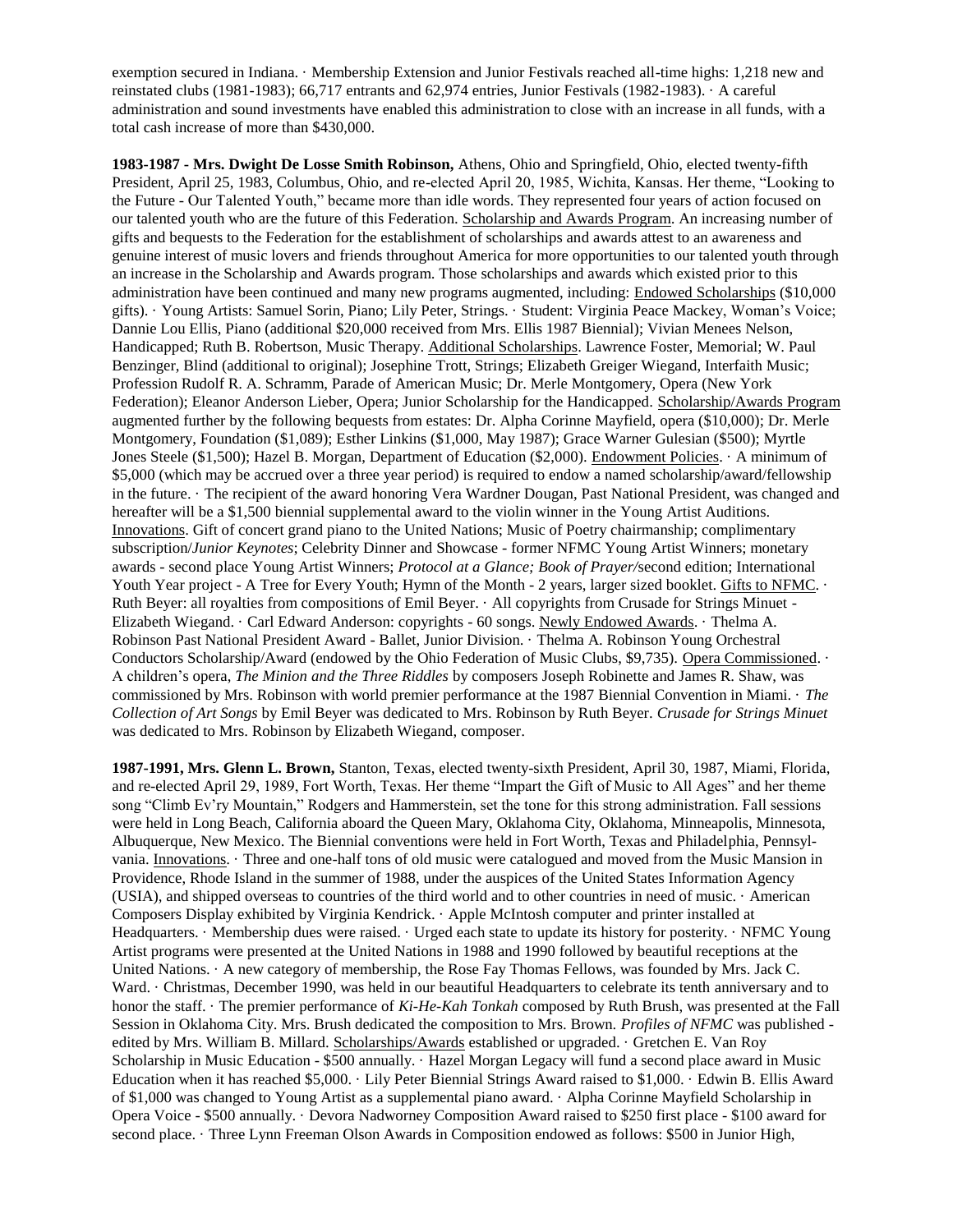\$1,000 in Senior High, \$1,500 to college student. · Agnes Fowler Endowment of \$200,000 from previous funds with interest to cover additional awards. · Cavalcade for Creative Youth (Junior Composers) Awards funding was increased making a total of \$1,250 for FAMA. · Glad Robinson Youse Adult Composers Contest - \$500. · Junior Handicapped Award was renamed Joyce Walsh Junior Scholarship for the Handicapped - first place/\$750, second place/\$250, Regional Awards raised to \$200 each. New Legacies and Gifts to augment Awards program totaled over \$90,000 (John and Faye Abild Legacy - \$35,000). New publications. Opera Brochure; American Music; Crusade for Strings; *A Collection of Verses* by Eva Foulke; Scholarship and Awards Chart changed to booklet form; PPA Application and Report Forms; *Junior Festival Bulletin;* and *Operation Federation* (Orientation Skit). Newly Endowed Awards. · Ellis Duo-Pianists Competition, established in 1990, funded by the \$84,000 legacy from the estate of Dannie Lou Ellis - \$10,000 first place, \$3,000 second place, \$1,500 third place, \$1,000 fourth place plus \$1,500 for the Best Performance of an American Composition. · Mary Prudie Brown Award - \$1,500 third place for Duo-Pianists. · Floride Smith Dean Award - \$1,000 fourth place for Duo-Pianists. Lucile Ward American Music Performance Award - \$1,500 moved from Young Artist to be given as award for Best Performance of American Music for Duo-Pianists. · Lynn Freeman Olson Graduate Level Composition Awards in Piano Pedagogy and Music Education - ultimate goal of six \$5,000 scholarships to be given each biennium.

**1991-1995, Virginia F. Allison (Mrs. D. Clifford),** Wichita, Kansas, elected twenty-seventh President, May 11, 1991, Philadelphia, Pennsylvania and re-elected April 24, 1993, Buffalo, New York. Her theme: "Promote the Opportunities of the Federation from Sea to Shining Sea." Her theme song: "The Impossible Dream" by Leigh which certainly set the direction the administration would take. Public Relations remained in the forefront during this entire administration. Stressed that the NFMC be known as vital musical force and led efforts to raise level of public awareness of aims and objectives. Inaugurated the employment of professional assistance to disseminate new of NFMC activities and program. **·** 1991 Developed first survey with help of Jerry Derloshon, NAMM, and distributed it through *Music Clubs Magazine.* Strengths, weaknesses and challenges were tabulated. Results announced in the *Music Clubs Magazine*, as well as in Fall Session at Cheyenne, Wyoming. · Hired Lucinda Hall Public Relations, Brentwood, Tennessee to work with Chairman of Public Relations Department. · 587 media sources selected to receive approved releases. · Beautiful blue and gold brochure developed by Lucinda Hall with input from many sources of Federation. · Public Relations breakfasts held at all national meetings for Public Relations Committee. · Developed pilot radio sixty-second spot for use by public stations in Southeastern Region to benefit the Stillman-Kelley Scholarship in 1994. · *Junior Keynotes* magazine continued under outstanding editorship of Mary Alice Cox, editor. *Music Clubs Magazine,* Dr. Isabelle Laude, editor, produced professional quality format which proved most popular with membership. · Administration earned recognition, cooperation and esteem of other national music organization throughout the United States who were made aware of magnitude of the NFMC. · Organizations promoting and working with state and national coalitions became aware of enviable position of NFMC. World leaders attending Music Products Summit in Newport Beach, California in July 1993 were introduced to NFMC. · Administration joined hands with other musical groups to create understanding and appreciation of value of music education in home, school, community, nation and world. · NFMC was asked to nominate professional to review National Standards for Arts Education. Marjorie Gloyd was appointed to add her input. · President attended first Music Education Summit in Washington, D.C., September 1994 thus meeting new faces and friends and handing out newly printed NFMC brochure. Scholarships: 1. Endowed summer center's scholarships with \$50,000 taken from General Fund. (This matched funds presently in place.) 2. Fully endowed two scholarships to Tanglewood and Brevard from the Rose Thomas Smith legacy. 3. Established Ruth Musil Giger regional awards for composition in Junior Division. 4. Gave three veteran awards in 1993 - the Anne Gannett and two from the Lucile Parrish Ward Endowment since the funds in Ellis competition were not given. 5. Presented the Baiz International Music Scholarship to Stephen Rushing after he won the Young Artist competition in 1991. 6. Matched the Baiz International Music Scholarship in 1993 by the Fund for the Advancement of Musical Arts (FAMA), thus sending two Young Artists to Europe for study. 7. Aided several Young Artist Winners (who called with emergency needs) from the FAMA. 8. Established two scholarships at Simpson College, Iowa to be given annually in name of Faye and John Abild from the Abild Endowment. 9. Instituted the Mary Prudie Brown Award given at Inspiration Point Fine Arts Center. · Number of entrants in Junior Festival continued to rise, reaching new high of 106,000. · A three year *Junior Festival Bulletin* was published with Helen Dingus as editor. · Strengthened international relations by presenting two concerts at the United Nations featuring Young Artist winners with purpose of concerts expressed in these words: "to promote the importance of the survival of music as the expression of harmony in the world cultures of all people of all ages." · Initiated important changes in fiscal policies in order to preserve and augment resources of the Federation - Changed from investing in Certificates of Deposit to the stock and bond market using very conservative firms. · Legacies: \$75,000 Rose Thomas Smith, Galax, Virginia; \$15,000 Ruth Music Giger from the Paul and Oscar Giger Foundation, Omaha, Nebraska; \$4,000 from Ann and Gordon Getty, San Francisco, California (increments of \$1,000 annually). By vote of Board, monies will be held until such time as they can be given in the Young Artists Competition; \$40,000 ASCAP funds given in yearly increments of \$10,000 each; \$15,000 James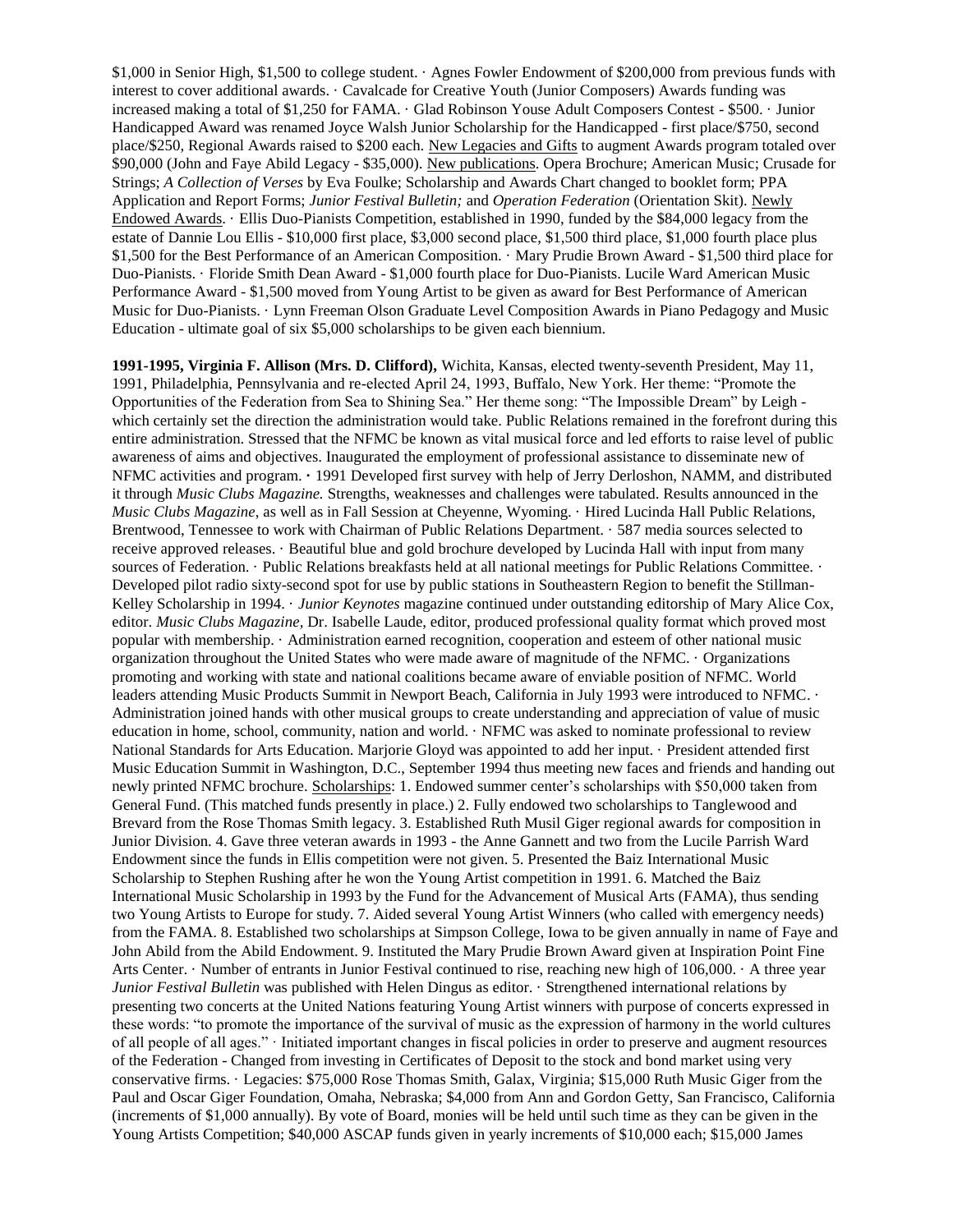Schnars to be used in Lynn Freeman Olson Awards competition. Came in increments of \$5,000; \$653 for Elizabeth Grieger Wiegand Sacred Music of the Faiths Award; \$1,886.50 Claudette Sorel to bring her Young Artist award to \$5,000. Innovations: New Young Artist concept tried at the 1995 auditions proved successful. This eliminated state and district competition as the first round is by audio tape and is sent to a category chairman; semi-finals and finals will continue to be held at the national conventions.  $\cdot$  New \$12,000 state of the art computer installed at Headquarters for handling mass mailing and new programs. · 1991 completed new ramp and rear loading dock at Headquarters which completed five year renovation program started in 1989. · Short 8 ½ x 11 Senior Club Rating Sheet developed by special committee. · NFMC mission statement adopted by Board: "To support and develop American music and musicians." · New directory of American Composers in completion state (Myrleann Newton, author, with committee from American Music Department assisting). · Telefax added to Headquarters. · At request of United Nations, string quartet was provided for annual fall reception in September 1993. · NFMC handbook of *Standing Rules and Procedures* was revised and printed under guidance of Revisions Committee, Lucy Millard, chairman. · Massachusetts State Federation of Music Clubs was reinstated as member of NFMC after absence of twenty years. · Allison administration left NFMC in good, sound financial condition with more than \$100,000 in General Fund. Both money managers of scholarship and endowment funds report balances in accounts near the one million mark.

**1995-1999, Dr. Barbara M. Irish**, Ithaca, New York, was elected the twenty-eighth President at the Biennial Convention in Wichita, Kansas in 1995 and re-elected at the Milwaukee, Wisconsin Biennial convention in 1997, hosted by the tri-states of Wisconsin, Minnesota, and Iowa. Fall Session hosts were South Carolina at Hilton Head, SC, 1995, Northeastern Region at Burlington, VT, 1996, (including a visit to the summer home of Theodore and Rose Fay Thomas), Louisiana at New Orleans, 1997, and Illinois, at Arlington Heights and Chicago, 1998. CEN-TENNIAL: · The 100th Anniversary of the founding of NFMC was celebrated by clubs and state federations throughout the U.S., with emphasis on the commissioning and performance of music by American composers. Five national centennial events began with Happy Birthday, NFMC, January 24-25, 1998, in Indianapolis, A Tribute to the Past National Presidents, May 8-9 in Akron, Ohio, Gold Ballroom Reprise, August 15-16 in Chicago, Gifts of Music, October 2-3 in Spartanburg, SC, and culminated with the Fiftieth Biennial Convention hosted by Missouri in St. Louis May 6-9. INNOVATIONS: · A Development Program – funds for the centennial and Embrace the Future estate planning to benefit the NFMC. · A planning retreat for the Executive Committee and cohorts, led by a professional facilitator to consider changes necessary to maintain the vitality of the organization into our second century. Recommendations provided the framework for reorganization of all NFMC projects and departments into nine major divisions. · New procedures for Student Auditions. · A fifth Region, the North Central, was added to the roster. · The International Music Relations projects were augmented by a trip to Hong Kong and mainland China and the Oregon pilot project, to send tapes of young musician winners to embassies abroad. · The National Affiliates membership was expanded with the formation of CAMEO (Council of American Music Education Organizations), hosted by NFMC, to work cooperatively for promotion of American Music. · Innovations in meetings include shorter sessions, Ecumenical worship services, open committee meetings, more Federation workshops, Browse 'n Buy, Investment Seminars. · The Manual and Roster format, revised posters, brochures, pamphlets, certificates, instruction and entry forms were designed to present a professional image. ADMINISTRATION: · Complete revision of the Bylaws and Standing Rules. · A domain name on the Internet was reserved and new computer equipment purchased. · The position of Executive Director, to include Public Relations segment was established and headquarters maintenance and vendor contracts carefully monitored. AWARDS: · Sixteen Past National Presidents Awards raised to \$1,000 annually; · Seven summer Music Center Award funds increased by 15 percent; · Ten new awards were funded: Ruth and Emil Beyer Composition Awards, Gretchen Van Roy Award in Ellis Duo Piano, Dr. Marion M. Richter Award in Composition, Myrtle Mehan Music Education Scholarship, Hazel Morgan Music Education Scholarship, Herman and Mary Neumann Awards, Claire Ulrich Whitehurst Award in Piano, Ruth Morse Wilson Handbell Award, and two Past National Presidents Awards: Virginia Allison Award for Accompanying and the Barbara M. Irish Award for Harp. · Contributions from Getty, Gretchen Van Roy, Wilmot Irish, Vivian Menees Nelson, and the Walsh T-Shirt project. ·ASCAP American Music Award for Clubs, and ASCAP American Music Programs for High Schools. · Mary V. Thiesen Awards in Student Auditions. JUNIOR DIVISION: Junior Festivals increased to more than 117,000 entrants and Gold Cup and composition entries have continued to increase. ASSETS have increased by \$2,500,000 during these four years, for a total of over \$5 million.

**1999-2003, Dr. Ouida Keck,** Arkadelphia, Arkansas, elected twenty-ninth President at the Biennial Convention in St. Louis, Missouri in 1999 and re-elected at the Biennial Convention in Atlanta, Georgia in 2001. Fall Sessions were held in Huntsville, Alabama, Roanoke, Virginia, Cincinnati, Ohio, and Little Rock, Arkansas. Dr. Keck selected her theme: Composing of our Gifts a Symphony in the Next Century, and selected *Simple Gifts* (Shaker Song) as her song. Accepted NFMC Service Citation at Brevard Music Center in 2003. Invited as guest to twenty State conventions. Elected Vice President of the National Music Council for four years, an organization that was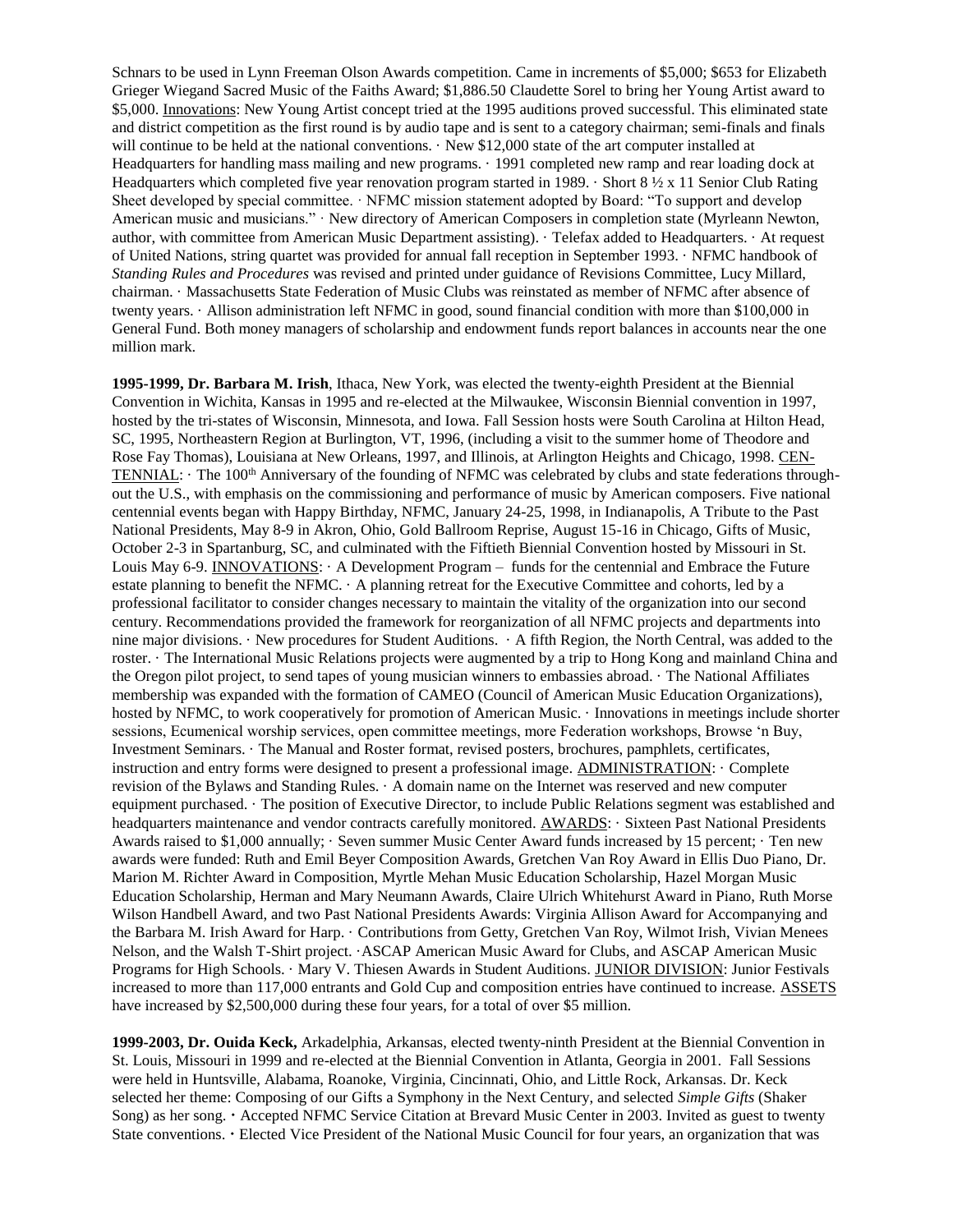founded in 1940 by NFMC. Attended meetings of the International Music Council in Petra, Jordan, and Tokyo, Japan and was instrumental in achieving US/National Music Council re-affiliation with the IMC, a council comprised of national music committees in more than seventy countries on all continents that promote and sustain efforts to enhance the appreciation, understanding and preservation of the world's rich musical heritage**. Scholarship, Awards and Festivals:** Established: Myrtle Mehan/Hazel Morgan Award made annually for Music Education for sophomore students; High School Educational Award in American Music Division; American Music in Armed Forces Awards Composition Competition; Lynn Freeman Olson Piano Solo Event for Junior Festivals; Virginia Allison Accompanying Award made biennially for \$2,000; Ellis Duo Piano Award for second place increased to \$5,000 and the Faye and John Abild American Music Award increased to \$500; Joyce Walsh Junior Disability Award increased to \$2,000 for first place, \$1,500 for second, and \$500 each for the four regions; increased awards for Wendell Irish Viola Award; Gretchen Van Roy Award; Claire Ulrich Whitehurst Award; Agnes Fowler/Mary V. Thiesen Awards; Aspen; Eastern; IPFAC; Marrowstone; Meadowmont; Music Academy; Rocky Ridge; and Walden; Beyer Composition Awards increased to include three categories; Agnes Fowler/Mary V. Thiesen Student Awards increased to \$1,500; Lucile Ward Brevard Music Center Award; ten \$70.00 awards replaced District awards in American Women Composers; state National Music Week Awards given in place of District awards; and established NFMC Adult Festival for amateur music students age 19 or above, with silver cups awarded. *Festivals Bulletin* was copyrighted; and added a sixth gold cup to Junior Festivals named "President's Cup." **Endowments and Legacies**: Received: \$1000 from Louise Henderson to supplement \$1,000 Student Auditions Cello Award; Violet Lang Endowment of \$10,000 honoring Dr. Barbara Irish given as supplemental award for violin in Student Auditions in amount of \$1,000. Held first concert of Christmann Young Artist Carnegie Hall Debut; three legacies received: Ona Mae Ratcliff of Kansas, Lucille Heimrich of California and Shirley Valentin of Ohio. **Innovations**: Initiated procedure for Corresponding Secretary to notify Board members and State Presidents by letter of actions taken at Biennial Conventions and Fall Sessions; Music/Theory Chairmanship established; appointed a committee to secure competitions for a new NFMC Benediction; Public Relations video prepared for distribution at the 2003 Biennial Convention for use by members, clubs, etc.; coordinated NFMC QE II cruise – Piano Spectacular Cruise with David Allen Wehr; restored UN piano from FAMA funds and planned concert to dedicate restored piano in July 2003; was the first president to feature guest composers at national meetings. These include Samuel Adler, W. Francis McBeth, Libby Larsen, Gunther Schuller, Judith Lang Zaimont and Joan Tower. Jazz concerts were also introduced to National meetings – Joe Utterback in Roanoke, Virginia and Tom Cox Jazz group in Little Rock, Arkansas **Administration**: Established nine Division chairmanships; divided Central Region into North Central and South Central; deleted Districts; revised membership classes and dues; established a Senior Club Report form to lessen number of forms; made possible blanket 501 (c)(3) coverage for clubs or states who apply; implemented plan for every Senior active dues paying member to receive *Music Clubs Magazines*; color photographs added to *Junior Keynotes;* raised funds to produce professional Public Relations video premiered at Nashville convention; Mark Levin hired to coordinate Membership Drive; the membership campaign added Junior and Senior numbers; total membership increased to over 170,000; began Memorial donations at national meetings to honor deceased members; mailed agenda to Board and Executive Committee in advance of all national meetings; *Tableau* for Two Pianos by Benjamin Lees was commissioned by Dr. Keck and dedicated to her, premiered in Nashville, Tennessee. **Publications**: Revised and published *Club President's Handbook, Protocol at a Glance*; membership brochures and materials**;** Orientations Manuals, prepared by Martha McKelvey, Coordinator of Division Activities, were available at the 2000 Fall Session; new format for Directory published separately. **Headquarters**: Plastering and painting completed for first and second floors; new office computers, copy machine and work stations installed; clarified duties of Executive Director. Hired new staff to replace Melinda Ulrich upon her death; title changed from Executive Director to Administrative Manager; developed and expanded professional web-site; Headquarters given capability to accept credit card purchases (Visa and Master Card); coordinated Public Relations event in Indianapolis (recital of former NFMC winners, reception, and tour of Headquarters. **Past National Presidents Award:** Selected the Ouida Keck Award – Professional Development for the Independent Piano Teacher to upgrade and improve the quality of piano teaching. **Assets:** The Development Committee raised approximately \$68,000, current assets are now approximately \$5,800,000 and the NFMC Endowment is approximately at the million-dollar level.

**2003-2007, Elizabeth Paris**, Owensboro, Kentucky, elected thirtieth President at the Biennial Convention in Nashville, Tennessee in 2003 and re-elected in Austin, Texas in 2005. Served as Vice President of the National Council of Music as every President of NFMC since Merle Montgomery originated the Council and made it possible for the NFMC Presidents to be the Vice President while they are in office. Attended all of the National Council of Music meetings including the Eagle Awards in New York. Represented the NFMC at the United Nations all four years as the NGO representative. Served on the Board of the Debussy Foundation and Opera in the Ozarks for the four year term. She visited most states, some two or three times. Encouraging Disabled and Handicapped students was one of her main goals. She made visiting music camps a yearly event. Brevard and Opera in the Ozarks were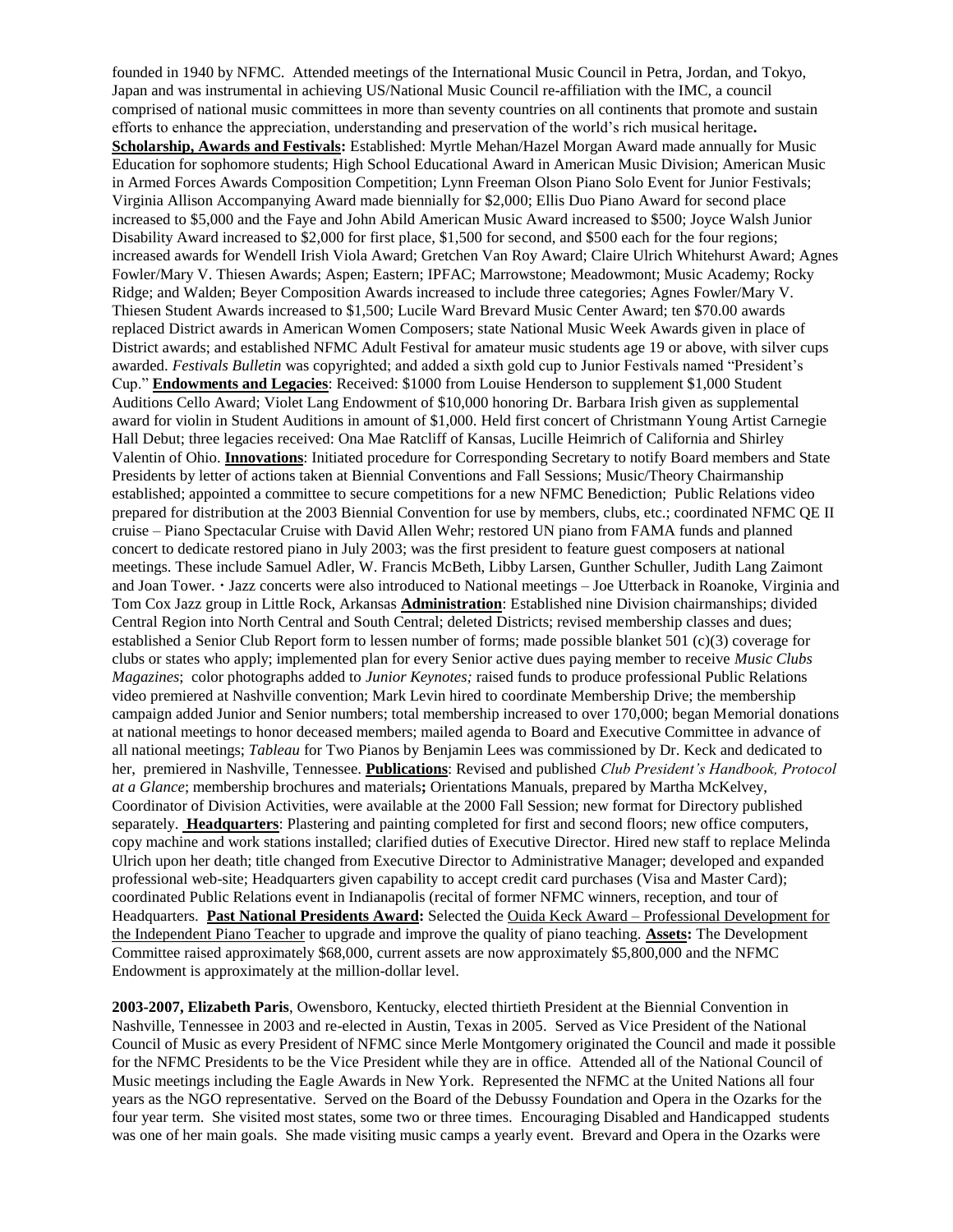visited each year. **Legacies:** Mary Alice Cox Award for Cello. **Publications:** Changed all deadlines of reports to be due on first of each month, excluding November and December. A poetry contest was held to honor the NFMC. Anne Braswell was selected the winner. Then music was set to the poem and won by Rhonda Woodward. "We Sing" was the result and is available in print from the Headquarters Office. Two forms, ME 2-1 & ME 4-4 were revised during her term. The PSA was created and distributed as a Public Relations tool. **Citations:** At each National meeting an American Composer was honored. In Wilmington, NC – A. Robert Johnson; in Austin, TX – Joe Stussey; in Minneapolis, MN – Stephen Paulus; and in Salt Lake City, UT, - Crawford Gates

**2007-2011 Lana M. Bailey,** Woodbridge, VA, elected thirty-first president at Biennial Convention in Salt Lake City, Utah (2007); re-elected at the Biennial Convention in Orlando, Florida (2009). Fall Sessions were held in Denver, Colorado (2008) and Pittsburgh, Pennsylvania (2010). **Completed Initiatives 2007-2011: \*** Music Clubs Magazine and Junior Keynotes published in full color. Redesign and full-color publication of National Music Week brochures. Redesign and publication of Young Artist brochures  $\cdot$  Publication of Official Call in MCM and JKN, replacing mailings  $\cdot$  Instituted new election process for 2011 NFMC Officers, plus voting privileges for State Pres  $\cdot$ Implemented Open Meetings –  $2008$   $\cdot$  Analyzed/updated Bylaws and Standing Rules to represent current NFMC operations • Purchased NFMC audio equipment for use at National meetings • Sold Headquarters building in Indianapolis – January 30, 2009 Purchased/designed new Headquarters building; relocated to Greenwood, Indiana – May 6, 2009  $\cdot$  Analyzed and adjusted awards program for financial stability  $\cdot$  Established a 4-year VIP initiative to honor persons of influence, applying proceeds (\$6500) to Summer Music Center and Young Artist Endowments  $\cdot$ **Instituted use of technology for expedient communication**: Manuals on CD; Directories on CD; Quarterly electronic/hard copy Directory; Update; Monthly Updates (Newsletter); Electronic/hard copy of Fall Session/Convention Schedule; Division/Chairmen Reports on CD at National meetings; Removed award applications from Manual and posted on website; Approved electronic ballot communication with Board and Executive Committee • Hired Sagerock Inc. to redesign NFMC website – 2009: Added video and audio capability; included Young Artist and Ellis Duo-Piano brochures; added updated Bylaws/Standing Rules for member accessibility; added Treasurers' Corner with information and forms for State Treasurers; added Official Call and online hotel reservation; added continuous Member News; added Monthly Updates for communicating Federation news • Planned National Online Festival Registration  $\cdot$  SATB arrangement of NFMC Benediction, The Gift of Song – 2009  $\cdot$  Instituted ads/exhibits in National meeting format • Design/purchase of lapel pins honoring NFMC Past National Presidents – 2010 **Publications**: Published 2009 revision of Practical Pointers on Parliamentary Procedure; Updated Headquarters Handbook for Employees; Published Handbook for State Treasurers; Revised Protocol Handbook; Published 2011-2013 Festivals Bulletin; Adopted Together We Sing to replace Hymn of the Month  $\cdot$  Instituted American Festival Chorus performances at Fall Sessions  $\cdot$  Initiated preservation of historical materials in a designated archives environment • Completed reinstatement of property tax exemption status for NFMC Headquarters • Initiated purchase of ceremonial State Flags • Awarded 3 Presidential Citations: Russell Gloyd, conductor, producer, and arranger for Dave Brubeck; Dr. John J. Mahlmann, Music Educator and MENC Executive Director; and Dr. Philip Lasser, Composer and Juilliard professor of composition  $\cdot$  Awarded 4 NFMC Citations: Dr. Richard Colwell, Music Educator and Author; Dr. Simon Estes, internationally known bass-baritone and philanthropist; Steinway & Sons via Ron Losby, President; Maestro Lorin Maazel, world-renowned conductor

**2011-2015 Carolyn C Nelson**, Fargo, ND was elected thirty-second president at the NFMC Biennial convention in McLean, VA (2011); re-elected at the NFMC Biennial convention in Greenville, SC (2013). The NFMC conferences were held in Indianapolis IN (2012) and Portland OR (2014). The theme of her administration was "And Those Who Listened Understood" and the President's Song was "How Can I Keep from Singing". The Young Artists selected at McLean were WOMAN'S VOICE Maria McDaniel; MEN'S VOICE Nicholas Pallesen; STRINGS Matthew Allen, cello; PIANO Kwan Yi In 2013, the ELLIS DUO winners were Hilary Mauler and Tiffany Delgado The 2013 Young Artist winners selected in Greenville were WOMAN'S VOICE Courtney Miller, MEN'S VOICE Mark Gardner; STRINGS Tavi Ungerleider, cello; and PIANO Olga Krayterman. There was no Ellis Duo winner in 2015. A national strategic planning retreat was convened in Minneapolis MN in the fall of 2011 with 33 members representing all regions and the Executive committee present. A vision for 2015 was established. The emphasis was streamlining operations, downsizing programming, expanding collaboration, membership enhancement and energized national meetings. The retreat attendees reconvened at the Indianapolis Conference to follow up on retreat activities. By 2015, most of the activities were underway or completed. The operational structure of Headquarters was a major topic of this administration. The office policy manual and a retention policy were implemented. The operation of the Smith Valley Professional Park was finally settled. Interior decorating of the office complex was completed with the purchase of recital room chairs and President's room furniture. The